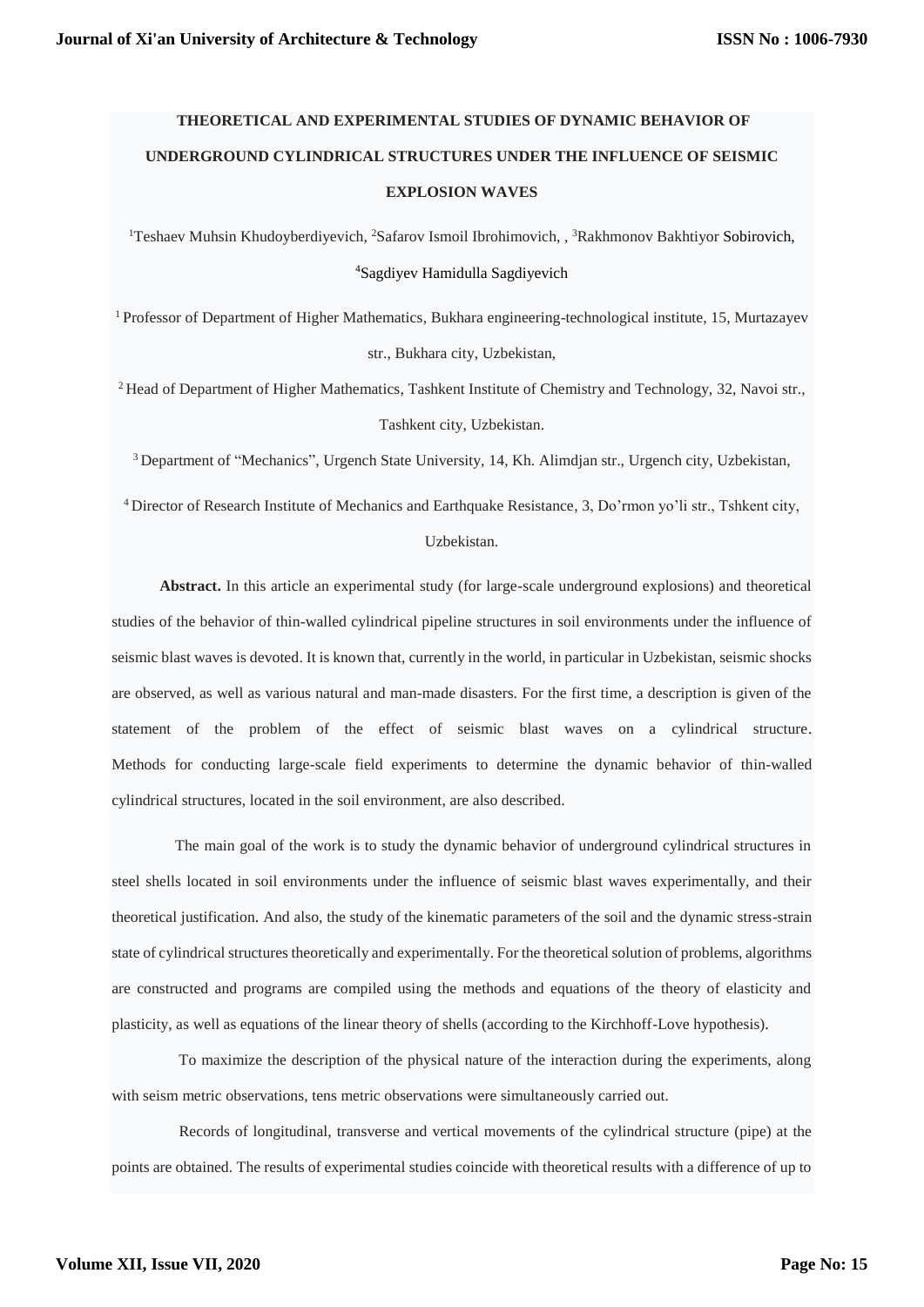40%. Also, in experimental studies of cylindrical structures, results were obtained that take into account edge effects.

**Keywords**: cylindrical structure, underground explosion, seismic blast waves, soil environment, dynamic behavior.

## **1. Introduction**

 Seismic effects of blasting on various objects was investigated in the works of M.A. Sadovsky [1,2], G.M. Lyakhov [3,4], V.V. Adushkin [5,6], B.N. Kutuzov [7], S.V. Medvedev [8], B.V. Equist [9], A.P. Gospodarikov [10] and others. To study the process of the effect of seismic blast waves on a structure, mainly experimental (or analytical) methods were used. Approximate solutions to the problem of a plane one-dimensional explosive wave were G.M. Lyakhov [3,4] based on a model of perfectly compressible fluids, taking into account the multicomponent composition of the soil. Model of G.M. Lyakhov takes into account the influence of gas trapped in pore water and, as experienced data, well describes the response of water-saturated soils to dynamic load. Blast wave propagation in soil in case of spherical symmetry considered by A.S. Companieyts [11], N.V. Zvolinsky [12], E.I. Shemyakin [13].

 More generally, the soil model, as an elastoplastic medium, was proposed by S.S. Grigoryan [14.15]. He adopted a dynamic compression diagram with a load branch at low stresses convex to the pressure axis, and at higher stresses- to the strain axis. Compression chart may have initial linear-elastic section, with a further increase in pressure and part of the bulk deformation proceeds elastically, while the other part plastically. Unloading is only accompanied by reversible changes. density, and the entire branch of unloading is convex to the axis of deformation. In this way, shear deformability in the prelimit state corresponds to the behavior linear elastic medium, and in the limit - Prandtl-Reis scheme with the condition plasticity of Mises-Schleicher-Botkin.

 When solving problems of soil interaction with underground structures, widespread model of constraints of finite stiffness. In this model, each constraint determines soil resistance to movement construction in the appropriate direction. Array resistance is set linear, bilinear, piecewise-defined linear, hyperbolic functions, for the constraints are introduced curves "force-displacement".

 To assign the rigid characteristics of the constraints use experimental, numerical and engineering methods. The latter are set out in the works of A.B. Einbinder [16], A.G. Kamerstein [17], P.P. Borodavkin [18], V.E. Seleznev [19] and other authors. To date, the dynamic behavior of underground cylindrical structures, taking into account spatial factors when exposed to seismic blast waves, has not been experimentally investigated.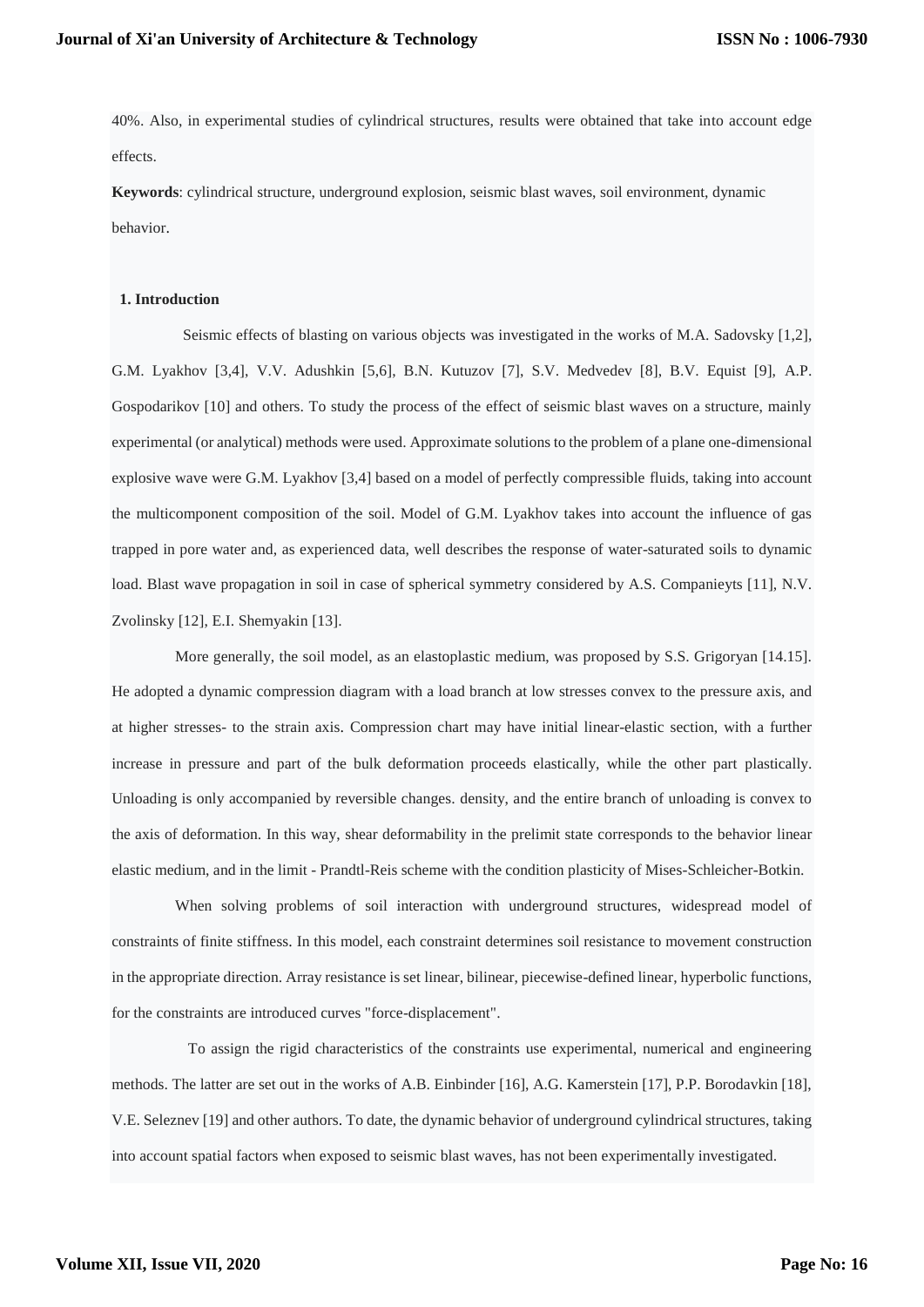Thus, experimental studies of the effects of seismic blast waves on underground structures (pipelines and tunnels) in soil environments is an urgent task, requiring the development of an experimental technique, as well as the development of adequate mathematical models that meet modern ideas about physical processes in the system "soil-pipeline" and comparison of experimental and theoretical results.

In the explosion of an explosive charge, three zones of its action are distinguished: the plastic zone current and intense compression; zone of elastoplastic deformations and zone elastic deformations [22]. In the framework of this work, a study is made of the behavior of the "soil - pipeline" system in the zone of propagation of elastic seismic waves. The essence of this study is to establish the parameters of seismic vibrations during the explosion of an explosive charge BB, which are acceptable for construction from the conditions of its seismic safety. In every day practice of blasting, the seismic effect of an explosion is evaluated on the basis of the "Unified safety rules for blasting" ПБ 13-407-01, in which, when calculating, the safety criterion is

$$
r_c = K_{\rm r} K_c \alpha^3 \sqrt{Q} \quad , \tag{1}
$$

where  $K_r$  -coefficient depending on the properties of the soil at the base of the protected facilities;  $K_c$  – coefficient, depending on the type of construction and the nature of development;  $\alpha$  – explosive factor;  $Q$  – charge mass.

This calculation method is used for large industrial explosions, near buildings and structures for industrial purposes, as well as near residential villages. Also, in engineering calculations to determine the appropriate safe distances, the formula has become widespread M.A. Sadovsky [8], obtained on the basis of experimental data:

$$
r_c = K_{\Gamma} \sqrt{\frac{Q}{0.4 + 0.6(\frac{R_B}{\omega})^3}} \tag{2}
$$

where  $K_r$  – soil dependent constant;  $Q$  – charge mass,  $\kappa r$ ;  $R_p$  – funnel radius,  $\kappa r$ ;  $\omega$  – charge depth,  $\kappa r$ .

 Formulas (1), (2) are obtained on the basis of empirical experiments, which certainly affects the accuracy of the results obtained on them. Besides, in they do not take into account the wave pattern of the explosion. The "Building Regulations and Rules (BR and R)" applicable to trunk pipelines regulate the calculation of pipeline loads taking into account seismic effects from earthquakes, however, seismic effects during blasting operations are of a different nature, local character and more predictable consequences than during earthquakes. With the development of computers and the advent of a large number of software products for calculating the effects of loads on buildings and structures, it became possible to solve the problems of wave action on structures, including pipelines buried in the ground. Using mathematical models of the wave action of the explosion, its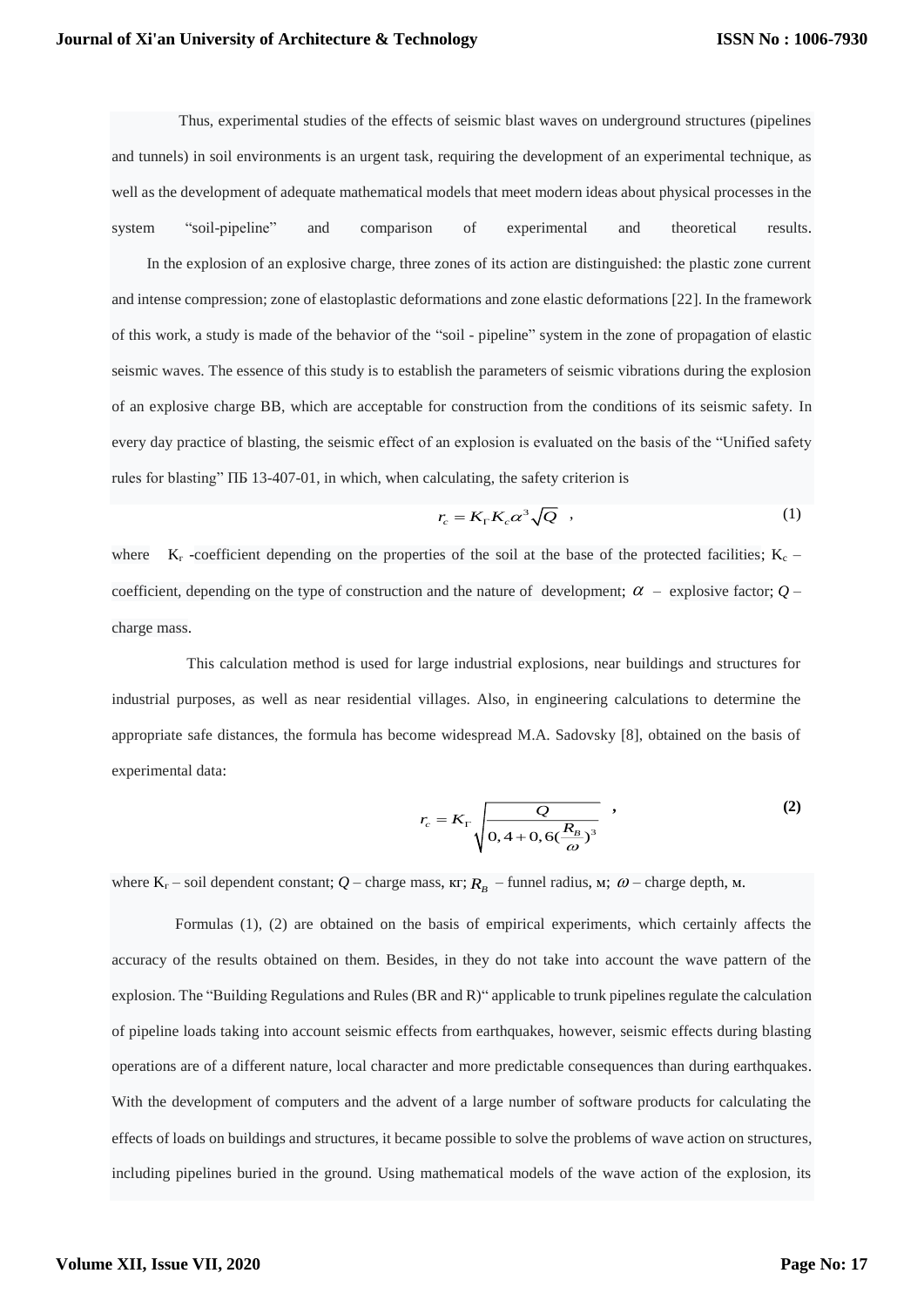seismic effect can be estimated by the amplitude, speed and period of oscillations of the medium. Many dependencies are known [8,15,16,17] for estimating the amplitude of oscillations, taking into account the depth of the charges, rock properties and the speed of wave propagation. Common to all these dependencies is that they do not take into account a number of factors that significantly affect the assessment of a specific seismic situation. In this regard, the use of vibration amplitude as a criterion for assessing the seismic protection parameters of various structures is limited. A more general criterion for these purposes is the rate of oscillation of the medium in a seismic wave, which for many types of soils, except for water-saturated soils, depends little on the geological conditions of blasting [8]. A direct relationship has been experimentally established between the velocity and the destruction, while this is not observed for the amplitude and acceleration. It is the speed and natural frequency of vibrations of structures that are the main parameters that determine the seismic effect of an explosion on structures. In this regard, in most studies [18, 19, 20], the oscillation velocity is accepted as the main criterion for assessing the seismic effect of explosions. According to the results of experiments [21,22] it was found that the nature soil and pipeline interactions are determined by the state of the soil:

- to a pipeline located in a dispersed water-saturated hoist ground, the explosion acts impulsively. In this case, the maximum displacements and pipeline deformations are observed after the action of a stress wave;

- when the pipeline is located in frozen, rocky or dispersed non-saturated soils, then the pipeline and soil during the explosion move synchronously; the stronger the soil, the closer the parameters and the stricter synchronization of their movement.

#### **2. Methods**

#### **2.1 Statement of the problem of theoretical study of seismic blast waves with cylindrical shells**

In the soil at a depth there is a concrete cylindrical shell (Fig. 1) with a diameter D, length L and thickness h. At various distances (from the shell), explosives of a spherical shape with a weight of C, kg are laid. To describe the condition of the structure and soils, under the influence of short-term loads, use the methods and laws of two basic theories of solid mechanics: elasticity and plasticity. In solving dynamic problems of soil mechanics, the linear-elastic body model is widely used in the framework of theories of elasticity and platitudes.

Spherical blast wave propagation has been considered in a number of theoretical and experimental work in which the soil was modeled "Plastic gas", an incompressible fluid, elastoplastic and elastic bodies obeying the laws of the theory of plasticity and elasticity and etc. At the same time, the issue of soil model is not settled. Soil model suitable for some conditions, it may be unacceptable in other cases. Couple- meters of soil are poorly studied and unstable. All this provides the basis for the improvement of models.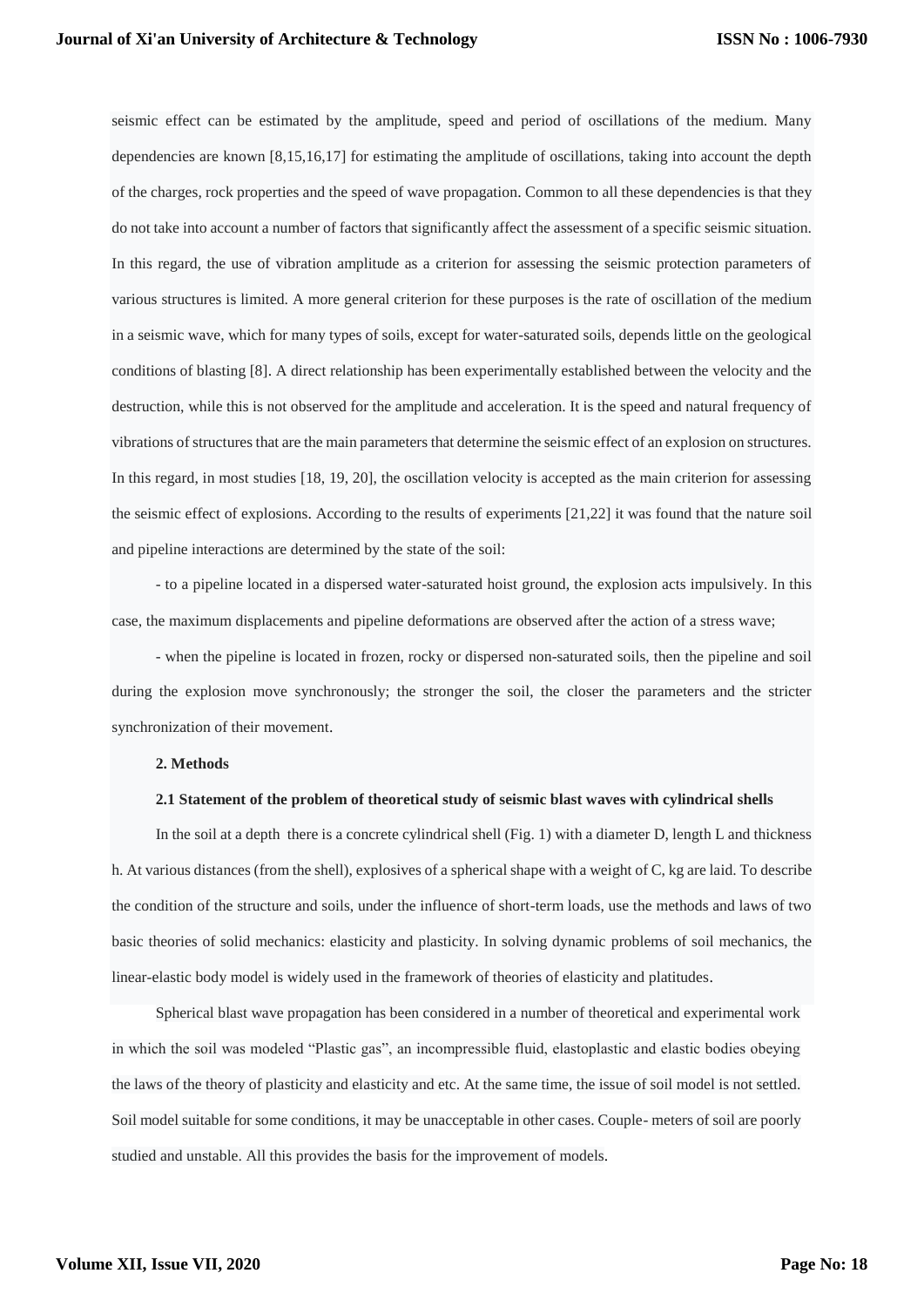According to physical and mechanical characteristics and deformation features various types of soils can be distinguished. The need for allocation types of soils due to significant differences in the basic mechanisms deformations of soils, which are most pronounced during explosive loads. Soil behavior is characterized mainly by effects like brittle fracture, loosening of crushed material, cracking, ductility, compaction when exposed to explosive loads, their behavior is highly dependent on the loading speed. We assume that the strains and rotation angles are small, the pipeline material is isotropic and obeys Hooke's linear law. Given these limitations, the stress-strain state of the pipeline is described by the well-known equations of the theory of shells.

 The system of three-dimensional equations of the linear theory of elasticity, for dynamic problems of soils, and their behavior is described by the equations

$$
\sigma_{ij,j} + \rho_g X_i = \rho_g \frac{\partial^2 u_i}{\partial t^2}; \quad i, j = 1, 2, 3.
$$
\n
$$
\sigma_{ij} = \lambda_g \theta \delta_{ij} + 2\mu_g \varepsilon_{ij},
$$
\n(3)

here  $X_j$  - components of the vector of external volumetric forces,  $u_j$  - displacement vector components,  $\rho_g$  soil density,  $\delta_{ij}$  - Kronecker's symbols,  $\lambda_g$ ,  $\mu_g$  - Lame soil constants.

Based on the review of scientific literature and the analysis of full-scale experiments, we conclude that shell models are the most adequate models describing the process of dynamic deformation of a pipeline [24, 25]

$$
L\vec{u} = \frac{\left(1 - \nu_0^2\right)}{E_0 h_0} \vec{p} + \rho_0 \frac{\left(1 - \nu_0^2\right)}{E_0} \frac{\partial^2 \vec{u}_0}{\partial t^2},\tag{4}
$$

where

$$
L = \begin{pmatrix} \frac{\partial^2}{\partial z^2} + \frac{1 - \nu_0}{2R^2} \frac{\partial^2}{\partial \theta^2} & \frac{1 + \nu_0}{2R} \frac{\partial^2}{\partial z \partial \theta} & \frac{\nu_0}{R} \frac{\partial}{\partial z} \\ \frac{1 + \nu_0}{2R} \frac{\partial^2}{\partial z \partial \theta} & \frac{1 + \nu_0}{2} (1 + 4a) \frac{\partial^2}{\partial z^2} + (1 + a) \frac{\partial^2}{\partial \theta^2} & \frac{1}{R^2} \frac{\partial}{\partial \theta} - a(2 - \nu) \frac{\partial^3}{\partial z^2 \partial \theta} - \frac{a}{R^2} \frac{\partial^3}{\partial \theta^3} \\ \frac{\nu}{R} \frac{\partial}{\partial z} & \frac{1}{R^2} \frac{\partial}{\partial \theta} - a(2 - \nu) \frac{\partial^3}{\partial z^2 \partial \theta} - \frac{a}{R^2} \frac{\partial^3}{\partial \theta^3} & \frac{1}{R^2} + a \left( \frac{\partial^2}{\partial z^2} + \frac{1}{R^2} \frac{\partial^2}{\partial \theta^2} \right)^2 \end{pmatrix}
$$

here  $E_0$  – Young's modulus;  $\vec{u} = \vec{u}(u, \theta, w)$  - displacement vector of the middle surface of the shell (according to the Kirchhoff – Love hypothesis),  $V_0$ -Poisson's ratio,  $h_0$ -shell thickness,  $\rho_0$ -shell material density,  $a = h_0 / (12R^2)$ .

 So, we consider the system of differential equations (3) - (4), with the corresponding initial and boundary conditions. Until the initial moment of time  $t = 0$ , the points of the shell and its environment are at rest: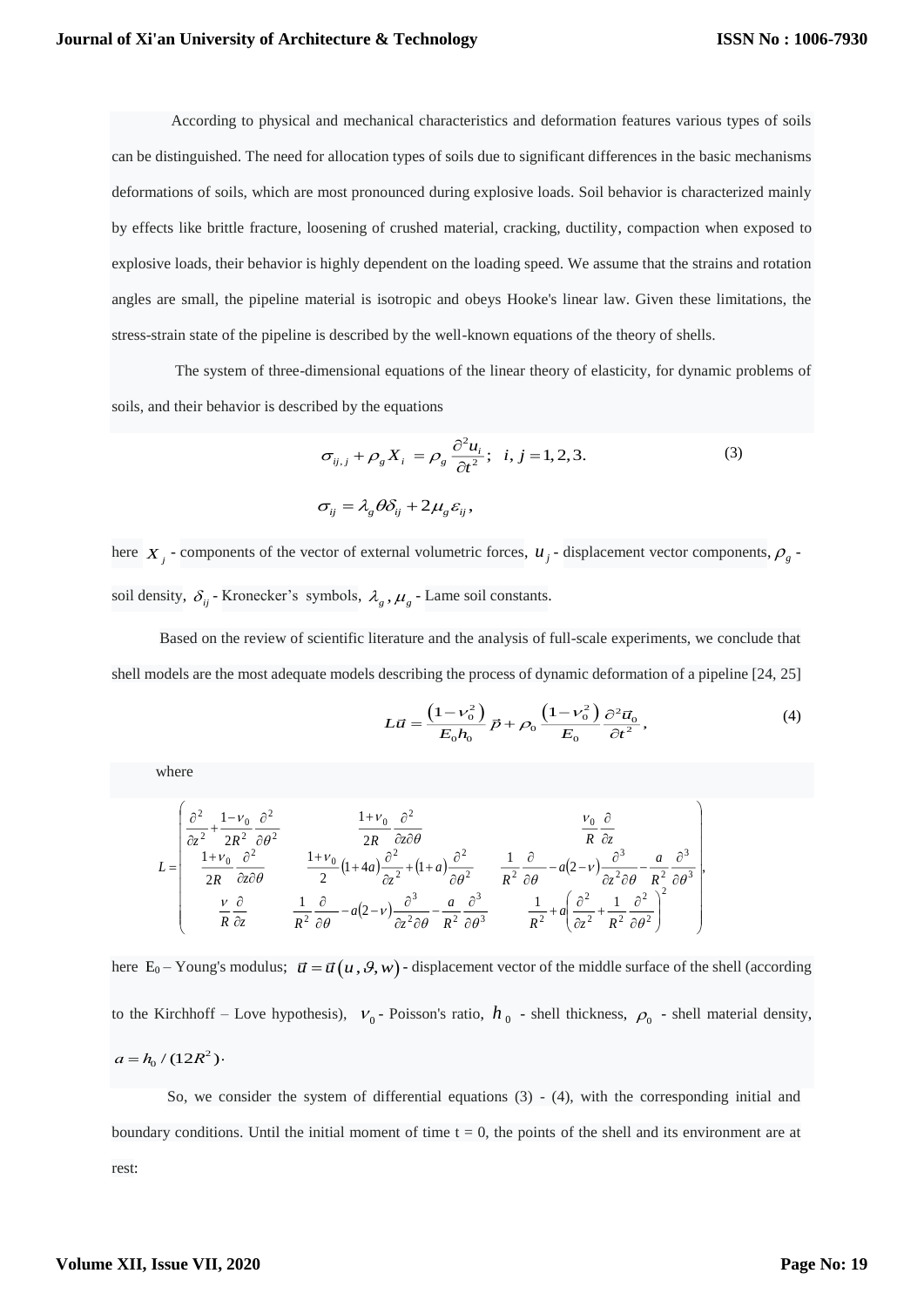$$
\vec{u}_0 = 0, \ \frac{\partial \vec{u}_0}{\partial t} = 0, u_j = 0, \ \frac{\partial u_j}{\partial t} = 0, \ j = 1, 2, 3 \tag{5}
$$

At the contact of the shell with the medium ( $r = R + h_0 / 2$ ) the condition of tight adhesion is fulfilled; in this case, the conditions of continuity of stresses and displacements at the layer boundary should be satisfied [24]. Also, boundary conditions are set at the edges of the cylindrical shell. To completely close the statement of the problem, it is necessary to add conditions at infinity to the contact and boundary conditions

$$
\vec{u} \to 0 \quad \text{at} \quad \overline{R} = \sqrt{x^2 + y^2 + z^2} \to \infty \tag{6}
$$

supplemented by certain radiation conditions. For non-stationary tasks, the causality principle must be fulfilled as a radiation condition: there should be no displacements in the medium outside the region bounded by the leading wave front coming from the vibration sources.

 So, let at the initial moment of time the state of the rock mass adjacent directly to the pipeline be known  $\vec{U}(0,r,\theta,z) = \vec{U}_0(r,\theta,z)$ , where  $\vec{U}_0(r,\theta,z)$  - given initial vector. In front of the incident wave  $\vec{U}_0(r,\theta,z) = 0$ ,  $\vec{U}_0(r,\theta,z) = (u_{0j}, \sigma_{\eta\sigma}, \sigma_{\theta\theta\sigma}, \sigma_{\tau\theta\sigma}, \sigma_{z\sigma})$  tensor component values  $\sigma_{rr\sigma}, \sigma_{\theta\theta\sigma}, \sigma_{\tau\theta\sigma}, \sigma_{z\sigma}$ stresses at the initial moment of time,  $u_{0j}$  - components of the velocity vector at the initial instant of time. Then the values of the stress tensor components behind the wave front are determined by the formulas:

$$
u_{01} = -\sigma_0 \cos \theta,
$$
  
\n
$$
u_{02} = \sigma_0 \sin \theta,
$$
  
\n
$$
u_{03} = \sigma_0 \cos \theta,
$$
  
\n
$$
\sigma_{rr}^{0} = -\sigma_0 (1 - 2b \sin^2 \theta),
$$
  
\n
$$
\sigma_{r\theta}^{0} = -\sigma_0 (b \sin 2\theta),
$$
  
\n
$$
\sigma_{\theta\theta}^{0} = -\sigma_0 (1 - 2b \cos^2 \theta).
$$
\n(7)

In formulas (7), the value  $\sigma_0$  sets the distribution of normal voltage behind the front of the incident wave at t=0:

$$
\sigma_0 = \sigma_{\text{max}}(\overline{r})e^{-\alpha(\tau-\tau_H)}\sin \beta \tau / \sin \beta \tau_H,
$$

where  $\sigma_{\text{max}}(\overline{r}) = \rho c \frac{344}{\overline{r}^{1.5}}$  - maximum value of the radial component stress waves;  $\rho c$  – acoustic rigidity of the rock;  $\overline{r} = r/R_z$  – relative distance; *r*-distance from the axis of charge to the seismic region under study impacts;  $R_z$  charge radius;  $\alpha$  – slope rise and fall of voltage amplitude over time;  $\tau$  – current time with the moment of arrival of the wave at a distance r.  $\tau$ <sub>H</sub> - amplitude rise time stress to maximum;  $\beta$  - coefficient characterizing duration of the positive phase of the stress wave.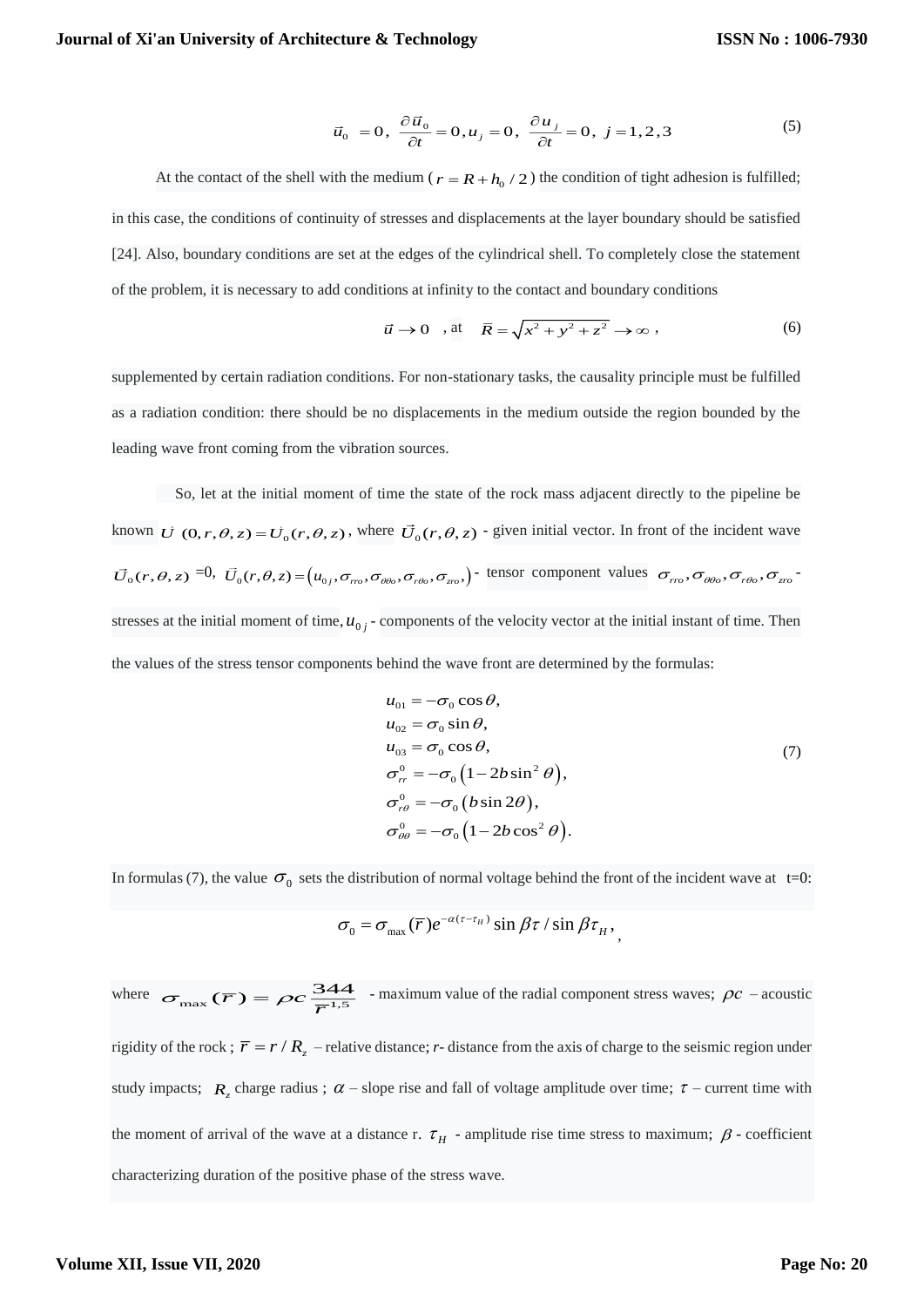When solving various problems, the boundary conditions at the edges of the shell are often not taken into account, i.e. the spatial shell is considered quite long. Then the problem reduces to the plane problem of the theory of elasticity [24,25,26]. Currently, there are many different versions of the theory of plasticity, which differ in the underlying relationships that describe the behavior deformable medium. The two most common theories are distinguished: theory plastic flow and deformation theory of plasticity. When constructing a model of an elastoplastic body, a series of assumptions and admits [12,13], which are based on extensive experimental studies. So, for example, the strain rate tensor can be represented as the sum of the elastic  $d\varepsilon_{ij}^E$  $\frac{d\varepsilon}{dt}$ and plastic components  $d\varepsilon_{ij}^P$ *dt*  $\varepsilon_{ij}$ :

$$
\frac{d\varepsilon_{ij}}{dt} = \frac{d\varepsilon_{ij}^E}{dt} + \frac{d\varepsilon_{ij}^P}{dt} \,. \tag{8}
$$

In the theory of plastic flow, the relation between increments is accepted plastic deformation and stress deviator components in the form:

$$
\frac{d\varepsilon_{ij}^P}{dt} = d\lambda s_{ij},\qquad(9)
$$

where  $s_{ij}$  - voltage deviator,  $d\lambda$  - Prandtl-Reis coefficient, changing during loading: if  $d\lambda = 0$ , then there is an elastic state; if  $d\lambda > 0$ - this is the plastic state of the medium. Using the law of the associated flow and formula (8), expression (9) can be written in the form of the Prandtl-Reis equation:

$$
\frac{d\varepsilon_{ij}}{dt} = \frac{1}{2\mu} \frac{ds_{ij}}{dt} + d\lambda s_{ij} \tag{10}
$$

where the derivative is *dsij*  $\frac{dS_{ij}}{dt}$  takes into account the rotation and deformation of a particle of the medium. This  $dt$ the derivative is calculated in the sense of Jauman – Noll [24]. Equation (8) is supplemented by the Mises flow condition:

$$
s_{ij}s_{ij} = \frac{2}{3}\sigma_s^2,\tag{11}
$$

where  $\sigma_s$  – yield strength. Thus, equation (10) together with equations (8) and (9) constitute a closed system of equations, describing the stress deformed state of an ideal elastic plastic material. In the deformation theory of plasticity, the theory of small elastic plastic strains of Genki-Ilyushin, just like in flow theory, the body It is considered isotropic, the relative volume expansion of the medium is elastic. The stress intensity is assumed to be a function of the strain intensity, having the form: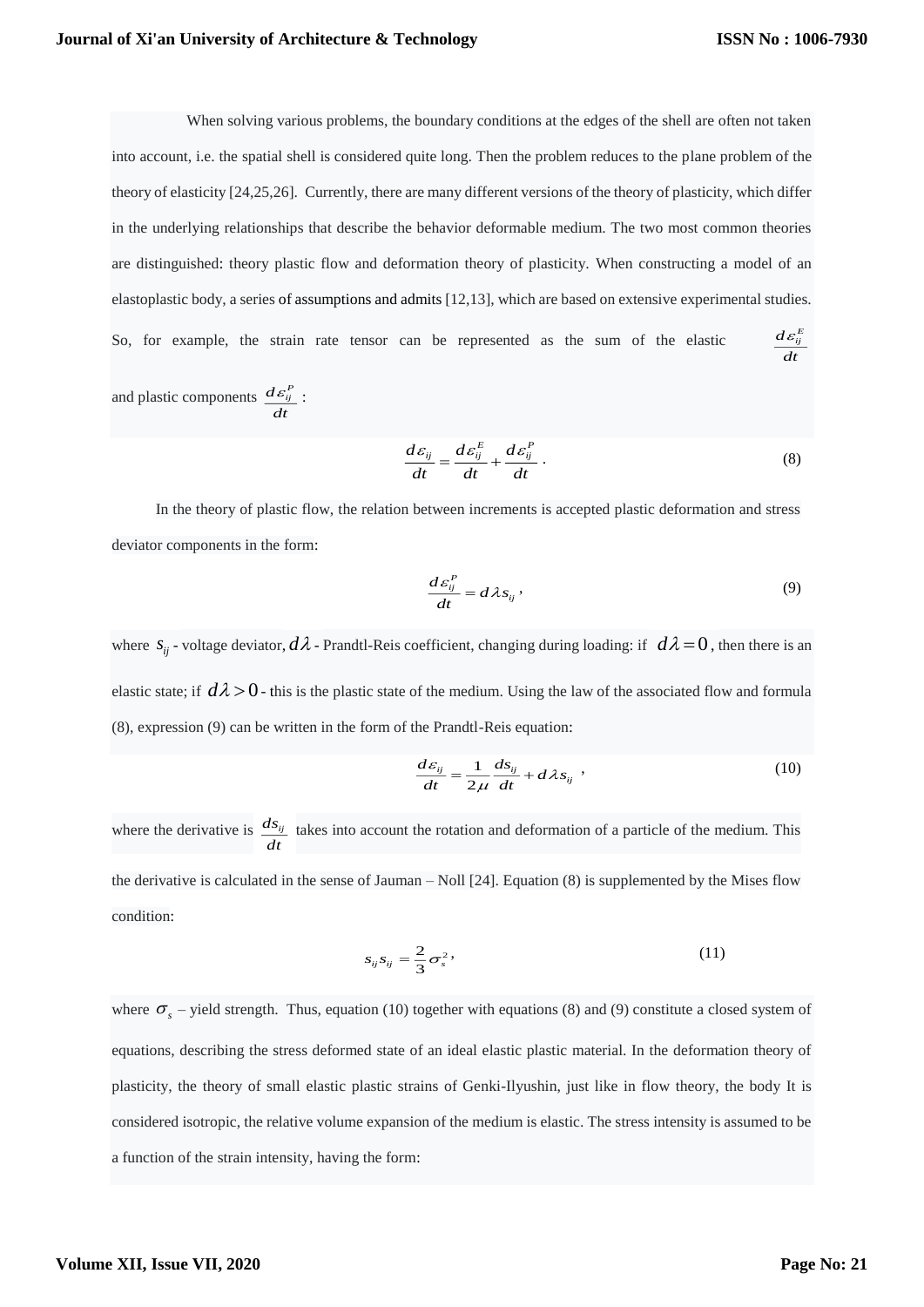$$
\sigma_i = 2m(\varepsilon_i)\varepsilon_i \tag{12}
$$

where  $m(\varepsilon)$  – a coefficient, depending on the strain intensity is determined according to the results of the experiment. The governing equations, according to this theory [11,12], are represented relations:

$$
\sigma_i = 2m(\varepsilon_i)\varepsilon_i + \frac{1}{3}[3K - 2m(\varepsilon_i)]\varepsilon_{\kappa\kappa}\delta_{ij}, K = (3\lambda + 2\mu)/3
$$
 (13)

Equations (13) describe the process of elastoplastic deformation at active loading. Thus, the mathematical model considered in the work, describing the adopted scheme (Fig. 1,2), includes defining equations describing the following processes:

-dynamic deformation of the array;

- dynamic pipe deformation.

When developing a mathematical model, a very important issue is determination of the conditions of contact of the "soil-pipeline" system. As a result of numerical integration of the system of resolving equations (3,4,5) we obtain the desired dependences between the tensors of stress and strain. For direct integration of the original differential system second-order partial differential equations developed by mathematical models in the work used the orthogonal sweep method (method of S.K. Godunov [23])

# **2.2. Experiment Techniques**

 To study underground structures such as closed-shell cylindrical shells, large-scale field-field experiments were conducted in Uzbekistan and Kyrgyzstan, under the guidance of academician Ya.N. Muborakov [13]. For this, concrete (and steel) thin-walled medium-thickness samples were used, namely, cylindrical closedprofile samples of the following sizes: steel sample L =6.0;  $D_H$  =0.72  $M$ ,  $\delta$  =0.008  $M$ .( L – steel sheath length;  $D_H$ – shell diameter,  $\delta$  – shell thickness).

 The scheme of layout of devices is shown in Fig. 1. Seismic receivers for fixing vibrations of the "soilstructure" system were installed (fixed) directly on a concrete base without special fastening, since only small vibrations were measured.

To maximize the description of the physical nature of the interaction during the experiments, alongith seismometric observations, tensometric observations were simultaneously carried out. The arrangement of strain gauges and pressure sensors on cylindrical samples of open and closed profiles is shown in Fig. 2. Site preparation and laying of samples was carried out in accordance with regulatory documents for laying similar structures used in network underground structures in highly seismic regions.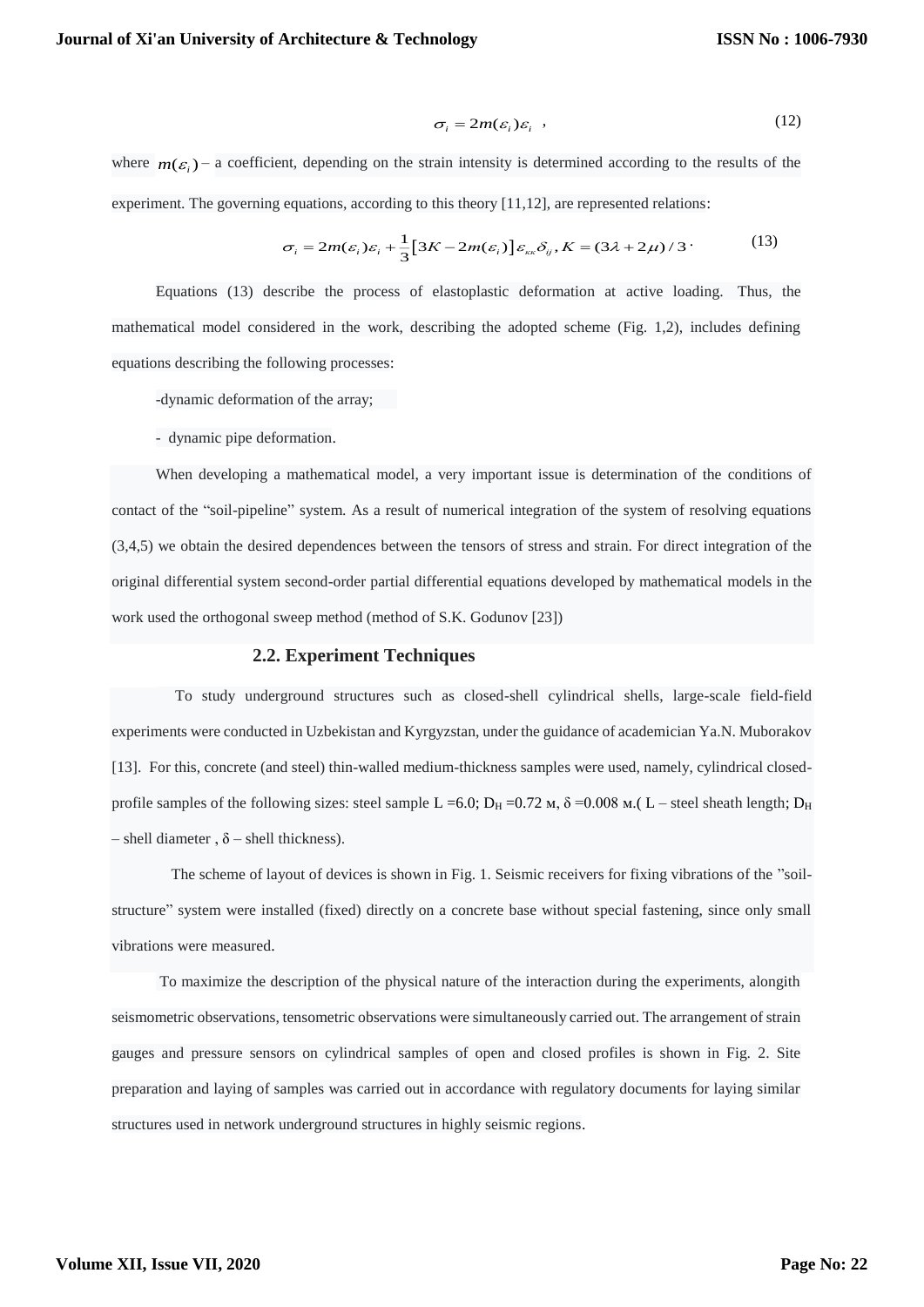To effectively determine the dynamic behavior of the soil and the sheath, the displacements of the structure, soil, and loads incident on the underground pipe (sheath) simultaneously in three mutually perpendicular directions were measured (Fig. 1). Records of longitudinal, transverse and vertical displacements of a cylindrical structure (pipe) at points 1 and 2 were obtained, and at a point 3 — longitudinal displacement, speed and acceleration (Fig. 1). The recording of displacement, speeds and accelerations, oscillations was carried out using galvanometers, respectively types ГВ-III-Б-5, ГВ-III-Б-10, and ГВ-IV-В-3 installed in the loop oscilloscopes Н-700 (H-041). Signals from strain gauges and pressure sensors were recorded on H-117/1 (H-115) oscilloscopes using type M 1005 and M 017 galvanometers. The oscilloscopes were started using special starting devices that simultaneously triggered all oscilloscopes and produced an explosion, as well as automatic stop after attenuation of the oscillatory process. Based on the capabilities used in excavation (digging) work, the samples were laid to a depth of 2.5 m to 5.0 m from the surface of the earth, then geophones, sensors and strain gauges were installed and tested for sensitivity and operability from compensation elements, which made it possible to close the system for measuring the effects of seismic blast waves.



**Fig. 1. The scheme of layout of the tested structures on the experimental site relative to the explosion points**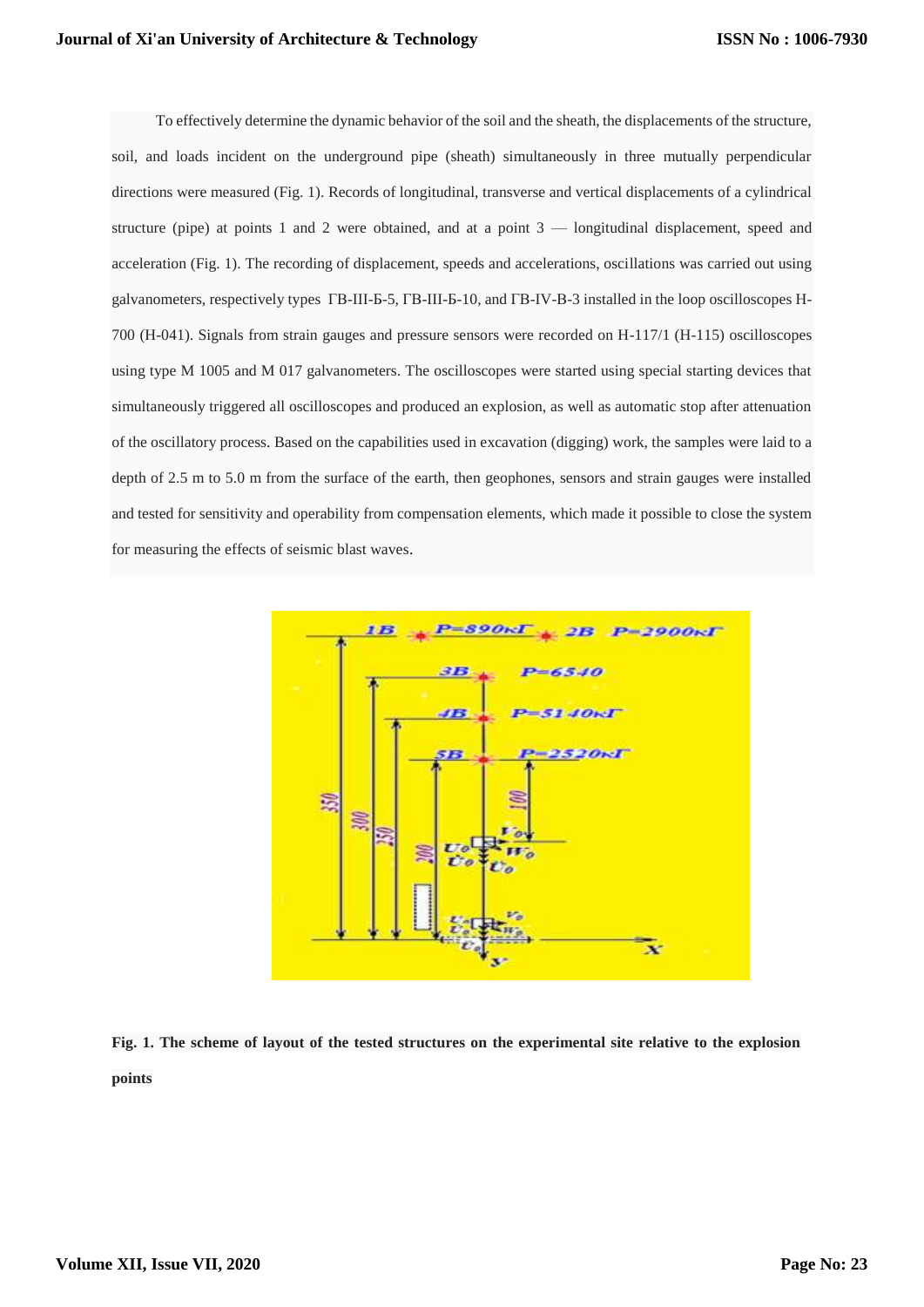

 **Fig. 2. Arrangement of strain gauges and pressure sensors (a), as well as geophones (b) on a cylindrical sample: 1-strain gauges for measuring annular and longitudinal deformations; 2-pressure sensors**

 The technology of preparation, calibration and measurement was carried out on the basis of [13]. After removing all the necessary characteristics of the strain gauge and seismometric channels, the trenches were manually filled with a thickness of 0.2-0.4 m., each time with the sinus densified, then the trench was filled (after 3.0 m of the manual filling) with a bulldozer, after filling, the data was zeroed out objects.

 The spectra of vibrations of soil and underground structures excited by underground explosions differ from the spectra of vibrations of natural tectonic earthquakes. High frequencies prevail in them. The amplitude of the oscillations, as a rule, does not exceed a few millimeters. Therefore, to record such oscillations, VEGIK, SM-2, SM-3, S-5-S and other seismometers were used, corresponding equipment with wide frequency response ranges.

 At the investigated objects (structures) and adjacent sections of the soil environment, displacements were measured  $u_i$ ,  $v_i$ ,  $w_i$ , speeds  $\dot{u}_i$ ,  $\dot{v}_i$ ,  $\dot{w}_i$  and accelerations  $\ddot{u}_i$ ,  $\ddot{v}_i$ ,  $\ddot{w}_i$ , in directions Ox, Oy,  $u$  Oz (Fig. 1 ). The study of the influence of the elastic properties of the soil on the vibrations of the structure, during their joint oscillation, is complicated due to the phenomenon of the reverse effect of the vibrating structure on the surrounding soil. The inertia forces of a massive structure, set in motion by environmental vibrations, in turn, cause fluctuations in the soil adjacent to the structure. As a result, the motion of the soil surrounding the structure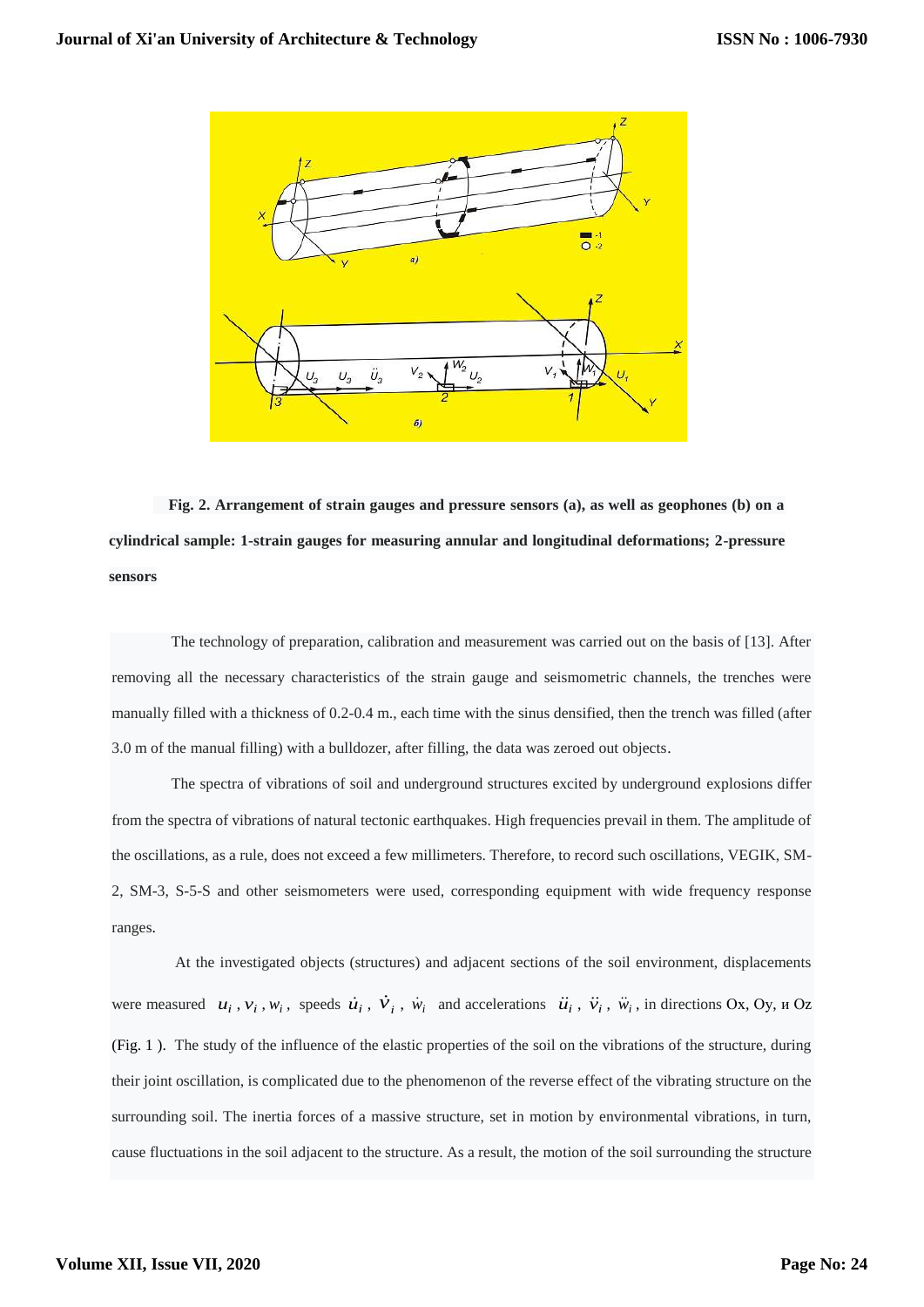does not follow the oscillations of the earth's crust. This phenomenon was observed during many earthquakes (for example, in Tokyo, 1923)..

The result of this phenomenon can be a significant decrease in the inertia forces acting on the structure during an earthquake. Therefore, during field experiments, the geophones were installed at a distance of 3.0 m from the points of the construction location. Explosions of the ground during explosions were recorded at two points: No. 1 (control point) and No. 2 (main observation point), the distance between which is 100 m. At point No. 1 (control point), displacement ( $\boldsymbol{u}$ ) in the longitudinal direction, speed of displacement ( $\boldsymbol{u}$ ) and acceleration of oscillation ( $\vec{u}$ ), also in the longitudinal direction were recorded. At point 2 (the main observation point), motions were also recorded in three mutually perpendicular directions  $(u, v, w)$ , velocity of displacement  $(\vec{u})$  and acceleration  $(\vec{u})$  in the longitudinal direction (Fig. 1). As indicated above, measurements of seismic explosive vibrations of the soil were carried out using seismographs and oscilloscopes. The sensors used were pendulum-type geophones with a magneto-electric transducer and adjustable magnetic attenuation ВЭГИК, ОСП–Г and С-5-С. To record the bias, we used, in conjunction with the С-5–С and ВЭГИК, seismometers, miniature mirror frame galvanometers of the  $\Gamma$ Б – III brand, which were in a rested mode and, as a result, integrated the currents entering them in a certain frequency range. Galvanometers have a natural frequency of 5 Hz. To record the speed and accelerate the displacement of soil vibrations, the ВЭГИК and ОСП–Г seismometers were used together with ГБ–IV galvanometers with a natural frequency of 120 Hz. Vibrational motion of the soil was recorded on oscillographic photo paper 120 mm wide, and sensitivity of 800- 1000 units. Draw speed - 640 mm / s.

 During field observations, all oscilloscopes were mounted in a carriage, which was supported by shock absorbing supports, in order to eliminate the interference caused by sharp swings during explosions.

 Since the main explosions and shootings made were very different in weight, and the recorded seismic vibrations of the soil belong to different distances from the observation point to the explosion point, we will use the following parameter to compare the results of observations with each other:

$$
R_{np} = R / \sqrt[3]{C} \quad [M \cdot kT^{-1/3}] \quad , \tag{14}
$$

representing the reduced distance where all charges are expressed in kilograms, and the distance from the point of explosion to the observation point is in meters. When studying the dynamics of the wave process (amplitudes and periods of seismic blast waves, their spectra, etc.), where seismic instruments are used, it is impossible to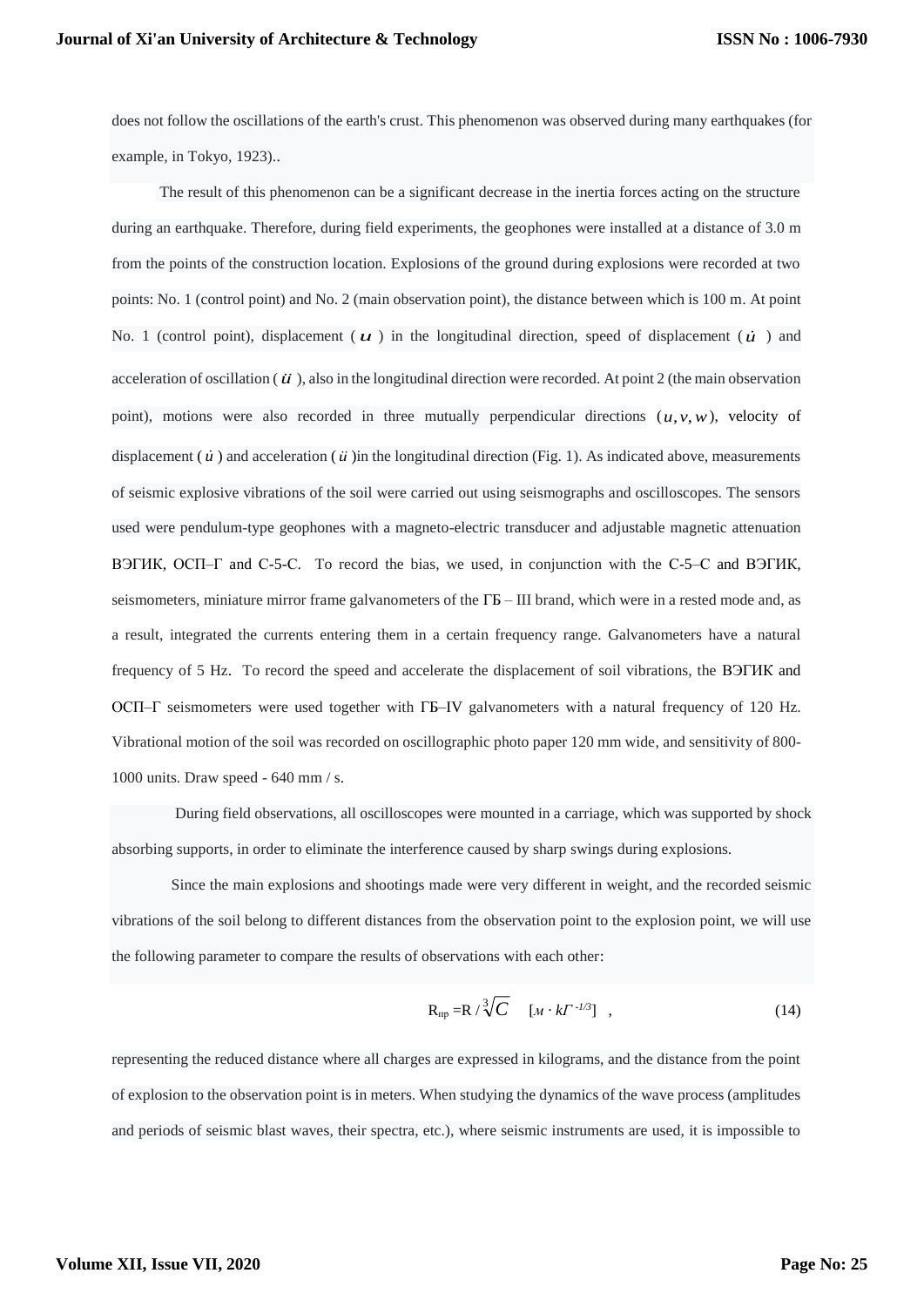obtain the true values of the above parameters without having a sufficient value of the frequency characteristics and sensitivity of the instruments used.

Thus, the connection with the accumulation of a large amount of accumulated experimental research material in the considered area of earthquake resistance of underground structures can be considered very effective, where the use of modern computer technology makes it possible to interpret almost any results. In connection with the prospects of the seismic-explosive research method, due to their high cost-effectiveness and reliability of the results, when assessing the seismic stress state of an underground structure interacting with an energy-bearing medium, it seems relevant in a scientific aspect and in a practical application.

In a similar formulation, problems are solved theoretically. The obtained analytical and experimental

#### calculation results are compared.

# **2.3 Numerical schemes and algorithms for studying the dynamic behavior of cylindrical shells when exposed to seismic blast waves**

 So, the process of dynamic deformation of the "soil-pipeline" system can be described by the wellknown equations of continuum mechanics in an axisymmetric formulation in Euler variables [27]. In connection with the linearity of the problem statement, we seek the solution of partial differential equations in the form:

$$
\vec{U} = \sum_{n=0}^{\infty} \vec{U}_{kn}(r, z, t) \Phi_n(\theta), \vec{U}_0 = \sum_{n=0}^{\infty} \vec{U}_{0n}(R, z, t) \Phi_n(\theta), \tag{15}
$$

Where  $\tau_1, \tau_2, \ldots, \tau_n, W_n$  - amplitudes of displacements, *n*-integers,  $\vec{U}_0 = \{U_{0n}, V_{0n}, W_{0n}\}^T$ .

Substituting  $(15)$  into  $(3)$  -  $(6)$ , we obtain the following system of partial differential equations in displacements

$$
\frac{\lambda_c + 2\mu_c}{\mu_c} \left( \frac{\partial^2 W_n}{\partial r^2} + \frac{1}{r} \frac{\partial W_n}{\partial r} - \frac{W_n}{r^2} \right) + \frac{\lambda_c + \mu_c}{\mu_c} \left( \frac{\partial^2 U_n}{\partial r \partial z} + \frac{n}{r} \frac{\partial V_n}{\partial r} \right) -
$$
  
\n
$$
- \frac{n^2}{r^2} W_n + \frac{\partial^2 W_n}{\partial z^2} - \frac{(\lambda_c + 3\mu_c)n}{\mu_c r^2} V_n = \frac{\rho_g c_0^2}{\mu_c} \frac{\partial^2 W_n}{\partial t^2},
$$
  
\n
$$
\frac{\partial^2 V_n}{\partial r^2} + \frac{1}{r} \frac{\partial V_n}{\partial r} - \frac{(\lambda_c + \mu_c)n}{\mu_c r} \left( \frac{\partial W_n}{\partial r} + \frac{\partial U_n}{\partial z} \right) - \frac{V_n}{r^2} -
$$
  
\n
$$
- \frac{\lambda_c + 2\mu_c}{\mu_c r^2} n^2 V_n + \frac{\partial^2 V_n}{\partial z^2} - \frac{(\lambda_c + 3\mu_c)n}{\mu_c r^2} W_n = \frac{\rho_g c_0^2}{\mu_c} \frac{\partial^2 V_n}{\partial t^2},
$$
  
\n
$$
\frac{\partial^2 U_n}{\partial r^2} + \frac{1}{r} \frac{\partial U_n}{\partial r} + \frac{\lambda_c + \mu_c}{\mu_c r} \left( \frac{\partial W_n}{\partial z} + n \frac{\partial V_n}{\partial z} + r \frac{\partial^2 W_n}{\partial r \partial z} \right) - \frac{n^2}{r} U_n +
$$
  
\n
$$
+ \frac{\lambda_c + 2\mu_c}{\mu_c} \frac{\partial^2 U_n}{\partial z^2} = \frac{\rho_g c_0^2}{\mu_c} \frac{\partial^2 U_n}{\partial t^2},
$$

# **Volume XII, Issue VII, 2020**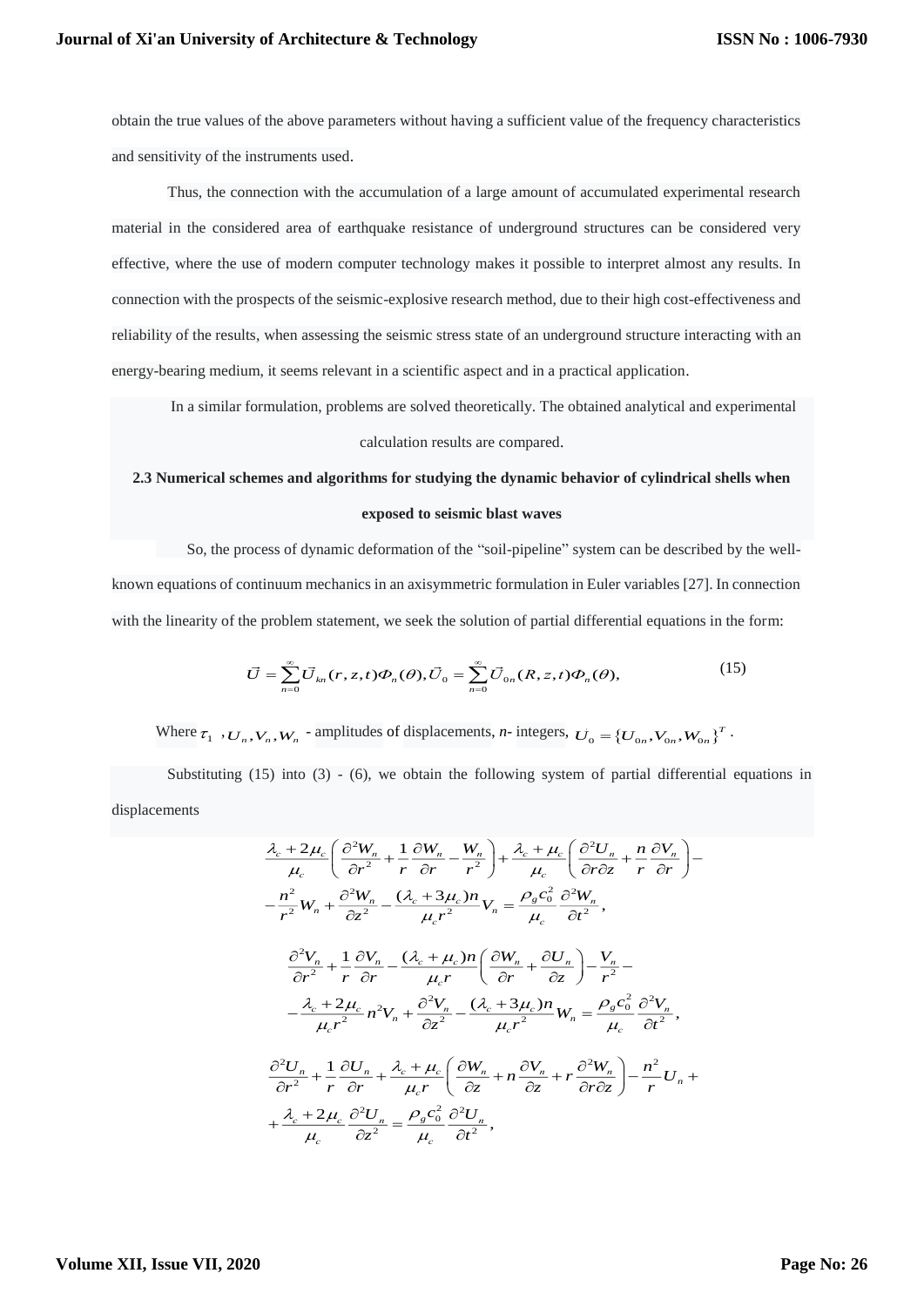$$
\overline{L}_n \overline{u} = \frac{\left(1 - v_0^2\right)}{E_0 h_0} \overline{P}_n + \rho_0 \frac{\left(1 - v_0^2\right)}{E_0} \frac{\partial^2 \overline{u}_0}{\partial t^2},
$$
\n
$$
\overline{L}_n = \begin{pmatrix}\n\frac{\partial^2}{\partial z^2} - \frac{1 - v_0}{2R} n^2 & -\frac{1 + v_0}{2R} n \frac{\partial}{\partial z} & \frac{v_0}{R} \frac{\partial}{\partial z} \\
-\frac{1 + v_0}{2R} n \frac{\partial}{\partial z} & \frac{1 + v_0}{2} \left(1 + 4a\right) \frac{\partial^2}{\partial z^2} - \left(1 + a\right) n^2 & -\frac{1}{R^2} n + a \left(2 - v\right) n \frac{\partial^2}{\partial z^2} - \frac{a}{R^2} n^3 \\
\frac{v_0}{R} \frac{\partial}{\partial z} & -\frac{1}{R^2} n - a \left(2 - v\right) n \frac{\partial^2}{\partial z^2} - \frac{a}{R^2} n^3 & \frac{1}{R^2} + a \left(\frac{\partial^2}{\partial z^2} - \frac{1}{R^2} n^2\right)^2\n\end{pmatrix},
$$
\n(16)

where  $\lambda_c$ ,  $\mu_c$  - Lame coefficients (16). The problem is solved in dimensionless quantities. As the length scale, the outer radius R of the cylinder is used, and the time scale  $-R/c<sub>0</sub>$ . The components of the displacement vector are related to  $p_0 R / \mu_k$ .

 Solution of (16), taking into account the boundary and initial conditions (5) and (6), is carried out by the finite difference method. Region  $0 \le r \le R$  split into N segments  $h_r$  ( $h_r = R/N$ ), and exposure time - in small steps  $\tau$ . For considering various versions of the problem, it was assumed that N = 40; J depended on the time interval in which numerical integration was performed. At each internal point of the medium i  $(i = 3,4,...N + 1)$ at times  $t = (m-2)\tau$   $(m = 2,3,...,J)$  equation (1) was written in finite differences. To calculate the cylindrical shells in an elastic medium under the influence of seismic blast waves, a difference scheme is used [28]. In the nodes lying inside the elastic cylindrical region, partial derivatives are represented using central differences of the form

$$
\frac{\partial W(r_i, t)}{\partial r} = \frac{1}{2h_r} (W_{i+1}^m - W_{i-1}^m) + O(h_r^2);
$$
\n
$$
\frac{\partial^2 W(r_i, t)}{\partial r^2} = \frac{1}{h_r^2} (W_{i+1}^m - 2W_i^m - W_{i-1}^m) + O(h_r^2);
$$
\n
$$
\frac{\partial W(r_i, t_m)}{\partial t} = \frac{1}{2\tau} (W_i^{m+1} - W_i^{m-1}) + O(\tau^2);
$$
\n
$$
\frac{\partial^2 W(r_i, t_m)}{\partial t^2} = \frac{1}{\tau^2} (W_i^{m+1} - 2W_i^m + W_i^{m-1}) + O(\tau^2);
$$
\n
$$
\frac{\partial^4 W(r_i, t)}{\partial r^4} = \frac{1}{h_r^4} (W_{i+2}^m - 4W_{i+1}^m + 6W_i^m - 4W_{i-1}^m + W_{i-2}^m) + O(h_r^2).
$$
\n(17)

Here  $W_i^m, \dots, W_{i-2}^m, W_i^{m+1}$  grid functions;  $r_i$  – node coordinate on the line *r*; other functions  $V_i^m, \dots, V_{i-2}^m, V_i^{m+1}$  – are written in a similar form (17). Difference approximations of derivatives with respect to *r* have the same (second) order of accuracy with respect to *h<sup>r</sup>* , accuracy of approximation of derivatives with respect to time of the order  $\tau^2$ . In the nodes lying inside the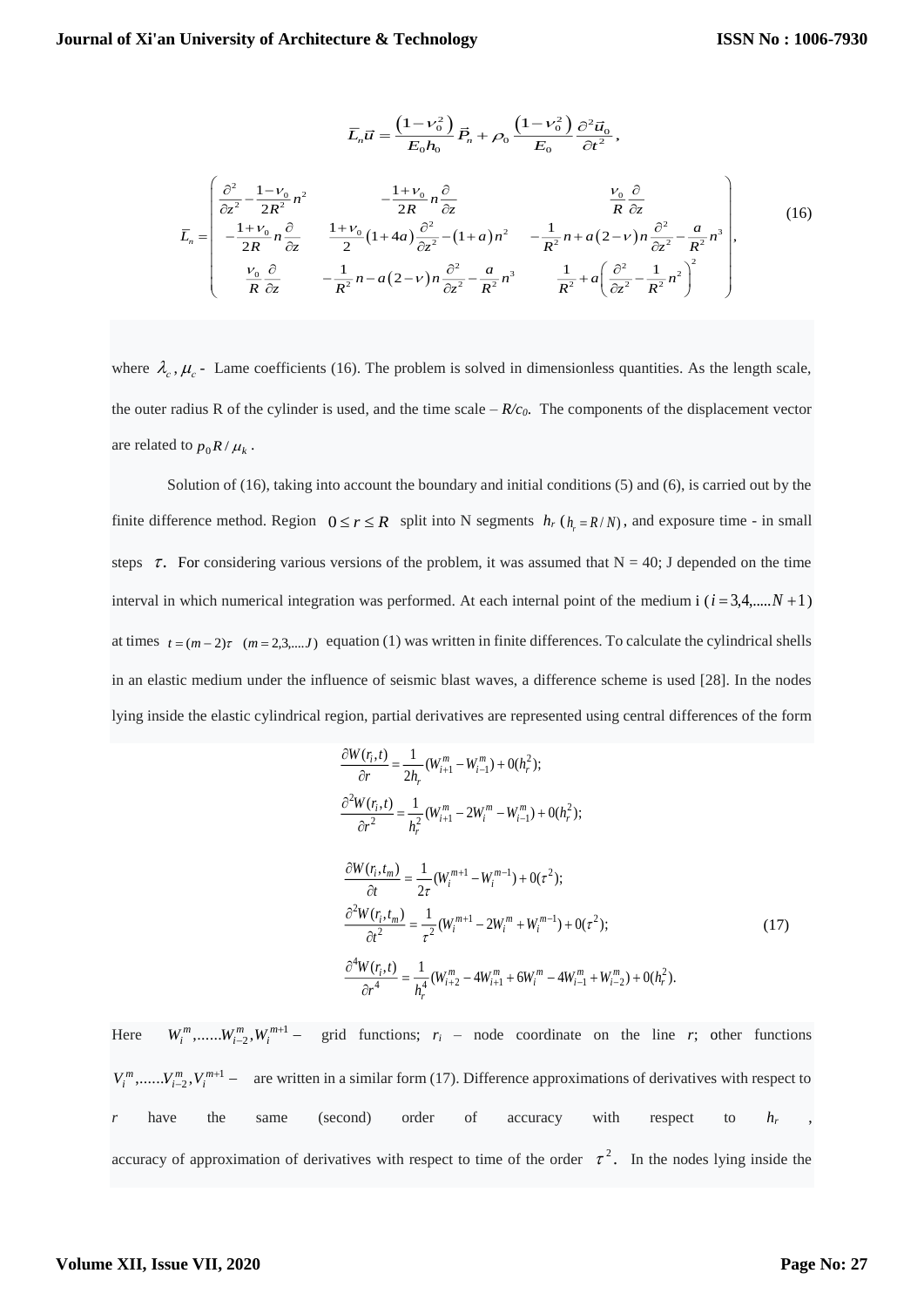viscoelastic region, using the central differences of the form (17), we write an explicit approximation of the equations defining  $w_k$ ,  $\theta_k$ ,  $u_k$ :

$$
U_{i,j}^{m+1} = 2U_{i,j}^{m} + U_{i,j}^{m-1} + c_{1} \Big[ U_{i,j+1}^{m} - 2U_{i,j}^{m} + U_{i,j-1}^{m} + c_{2} (U_{i,j+1}^{m} - U_{i,j-1}^{m}) \Big] - c_{3} U_{i,j}^{m} + c_{4} (U_{i+1,j}^{m} - 2U_{i,j}^{m} + U_{i-1,j}^{m}) + c_{5} (V_{i+1,j}^{m} - V_{i-1,j}^{m}) + c_{6} (W_{i+1,j}^{m} - W_{i-1,j}^{m}) + c_{7} (W_{i+1,j+1}^{m} - W_{i-1,j+1}^{m} - W_{i+1,j-1}^{m} + W_{i+1,j-1}^{m}) ;
$$
\n
$$
V_{i,j}^{m+1} = 2V_{i,j}^{m} - V_{i,j}^{m-1} + c_{1} \Big[ V_{i,j+1}^{m} - 2V_{i,j}^{m} + V_{i,j-1}^{m} + c_{2} (V_{i,j+1}^{m} - V_{i,j-1}^{m}) \Big] - c_{8} V_{i,j}^{m} + c_{9} (V_{i+1,j}^{m} - 2V_{i,j}^{m} + V_{i-1,j}^{m}) - c_{10} W_{i,j}^{m} - c_{11} (W_{i,j+1}^{m} - W_{i,j-1}^{m}) - c_{5} (U_{i+1,j}^{m} - U_{i-1,j}^{m}) ;
$$
\n
$$
W_{i,j}^{m+1} = 2W_{i,j}^{m} - W_{i,j}^{m-1} + c_{12} \Big[ W_{i,j+1}^{m} - 2W_{i,j}^{m} + W_{i,j-1}^{m} + c_{2} (W_{i,j+1}^{m} - W_{i,j-1}^{m}) \Big] - c_{13} W_{i,j}^{m} + c_{9} (W_{i+1,j}^{m} - 2W_{i,j}^{m} + W_{i-1,j}^{m}) + c_{11} (V_{i,j+1}^{m} - V_{i,j-1}^{m}) + c_{7} (U_{i+1,j+1}^{m} - U_{i-1,j+1}^{m} - U_{i+1,j-1}^{m}) - c_{10} V_{i,j}^{m} .
$$
\n(18)

Here

$$
c = (\lambda_1 + 2\mu_l) / \mu_l; c_1 = \mu_l \tau^2 / \rho h_r^2 a_0^2; c_2 = 0.5 / (1/h_r - j + 1); c_3 = 4k^2 c_1 c_2^2; c_4 = ch_r^2 h_x^{-2};
$$
  
\n
$$
c_5 = (c - 1)kh_r h_x^{-1} c_1 c_2; c_6 = c_5 k^{-1}; c_7 = c_6 c_2^{-1} / 4; c_8 = 4(ck^2 + 1)c_1 c_2^2; c_9 = c_1 h_r^2 h_x^{-2};
$$
  
\n
$$
c_{10} = 4(c + 1)kc_1 c_2^2; c_{11} = (c - 1)kc_1 c_2; c_{12} = cc_1; c_8 = 4(c + k^2)c_1 c_2^2.
$$

When implemented on a computer, an explicit three-layer scheme for approximating time derivatives with a constant step was used  $h<sub>t</sub>$  [28]. To obtain a difference analog of spatial derivatives, the computational domain  $r_0 \leq r \leq R$ ,  $0 \leq z \leq L$  covered with a grid, consisting of quadrangular elements with sides  $h_r$  and  $h_z$ . Here, an algorithm for outputting results in the fields of equal stress lines relative to variables is implemented. *r* and *z* at  $\varphi = const$  and the desired sequence of points in time. At the same time, processing the results consists in analyzing the development of stresses over a set of flat patterns of stress isolines. The main result of this data presentation is a significant reduction in the time of the entire study. The solution was limited to five members of the Fourier series (15), since for a given load change (18), holding the next member of the series, almost 10 members, changes the amplitude value of the voltage by less than 3%. The time step is determined from the Courant condition. Further refinement  $h_t$ carried out in the calculation process. To solve the problem, step in time selected  $h_t = 2 \cdot 10^{-5} c$ .

# **3. Results and discussions**

According to the results of laboratory studies, it was found that the content of fine sand in the soil was about 21.4%, dust particles -46.2%, clay-25.6%. High salinity of the medium was found to be quite satisfactory; at a depth of 2.0 m from the surface, the fractions of the medium are more evenly distributed: for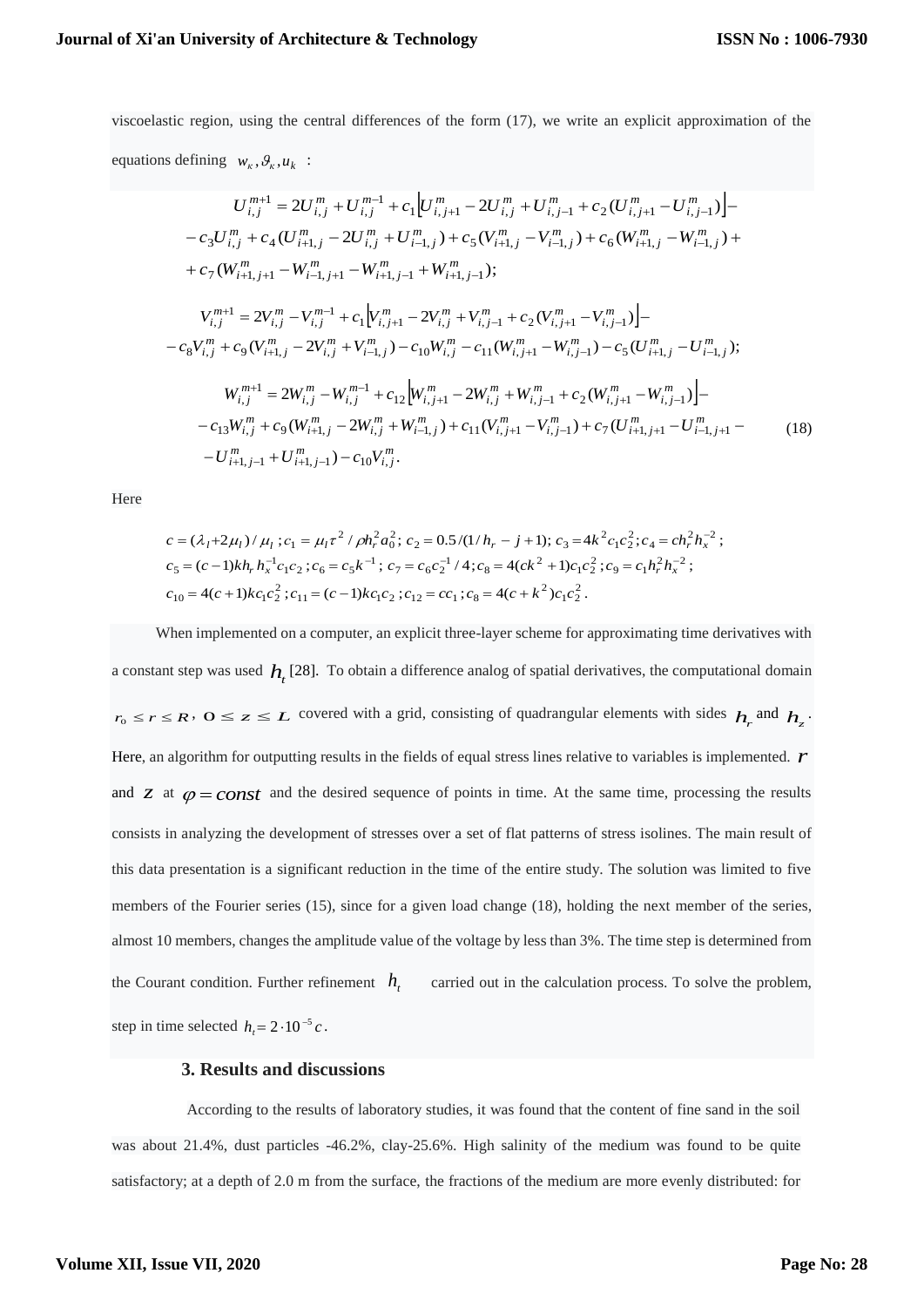sand with a particle diameter of 1.00 ... 0.05 mm it is 21-29%, dusty fractions (0.05-0.005 mm.) - 47-53%, clay (0.005-0.002) -13-28%. Maximum humidity ranges from 16% to 21%. The number of ductility varies between 7-18, at a depth of 2.0 m. it is equal, on average, 0-11. Natural soil moisture in the 0-2.0 m layer varied from 16.2% to 22%. Soils turned out to be the wettest at a depth of 2.0 m. In order to approximate the soil structure in the trenches where the test structure is located, backfilling is recommended manually and every 0.15-0.40 m (depending on soil conditions) the thickness and soil are compacted . It should be noted here that, backfilled soil does not get a natural structure in a short time. Taking into account the increment of score due to groundwater (with a depth of groundwater of 10 m or more), a change in depth does not affect the intensity within the upper 10 meter thickness.

 Figures 3 and 4 show a series of records of the speed of seismic explosive vibrations of the soil for different reduced distances ( $R_{np}$  =14,5÷24,54). The waveforms shown here refer to the longitudinal component of the velocity. If we consider the records of the speed of soil vibrations, we note that the initial, relatively simple in form signal, is observed at small reduced distances. Points that are the foundations of structures always have a more or less clearly defined layered structure. As a result of this, in addition to the direct waves reaching the observation point, along the shortest distance, waves reflected by different layers propagate in the soil, which have time to interact with the layers and interfering with the direct waves, significantly complicate the general nature of the movement of the soil. The above description of the movement of the soil at large reduced distances from the point of explosion is confirmed by the distance, waves reflected by different layers propagating in the soil, which have time to interact with the layers and interfering with direct waves, propagate in the soil, significantly complicating the general nature of the movement of the soil. The above description of the movement of the soil at large reduced distances from the explosion point is confirmed by a complex oscillation train, which contains several peaks and troughs of different amplitudes and then fades out smoothly. Peak value corresponding to maximum, on the recording, the oscillation is observed some time after the start of the oscillation, i.e. the change in speed in such vibrations is smooth, not shock. If we consider the vibrations of the soil at various reduced distances, we can see that the maximum peak, as in the mixing record, mixes with the increase in the reduced distance towards the end of the record. So, in experiments No. 3 and No. 4, at the control point, the peak is observed for the first movement, and in subsequent experiment No. 2, at the control point, it is no longer in the middle, and at large reduced distances of experiment No. 3 and experiment No. 2, at the main observation point, the maximum peak moves to end of recording.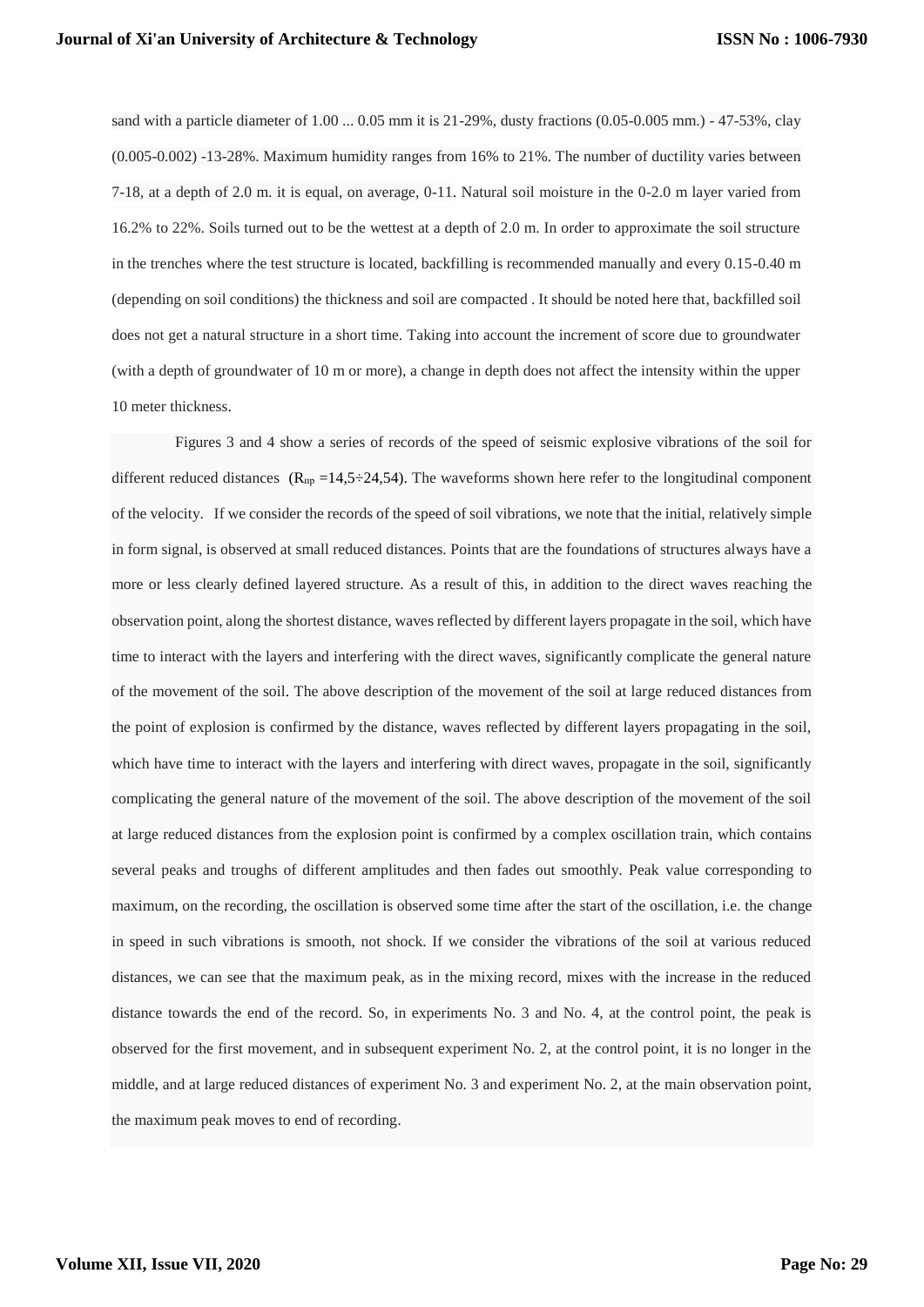

**Fig. 3. The speed of soil particles at various reduced distances (fixed at a control point, near explosion point)**

Thus, the initial simple seismic-explosive signal, which is observed in the form of a complex train of oscillations, where several peaks and valleys of different amplitudes are visible. On the record-oscillograms, in addition to the first introductions, one can notice the development of individual characteristic phases. According to these data, based on the values of speed and displacements, hodographs were built. In addition, with an increase in the reduced distance, an increase in the duration of the oscillations is observed. If we compare the records of different reduced distances, we note that for large reduced distances, the duration is longer than for the others. Pay attention to the "density" of records, i.e. the number of peaks on the head. Here we see that at different reduced distances the number of peaks is different, with an increase in the reduced distance, the "density" of the number of oscillations increases, and the damping becomes smoother. The calculation results of the logarithmic attenuation decrements show that the attenuation at the control point, i.e. in close proximity to the explosion point, more than at the main observation point. It follows that with an increase in the reduced distance, the values of the logarithmic attenuation decrements decrease. The amplitude of the speed of movement of the soil at small reduced distances is characterized by significant values. With increasing distance, these amplitudes become rapidly attenuated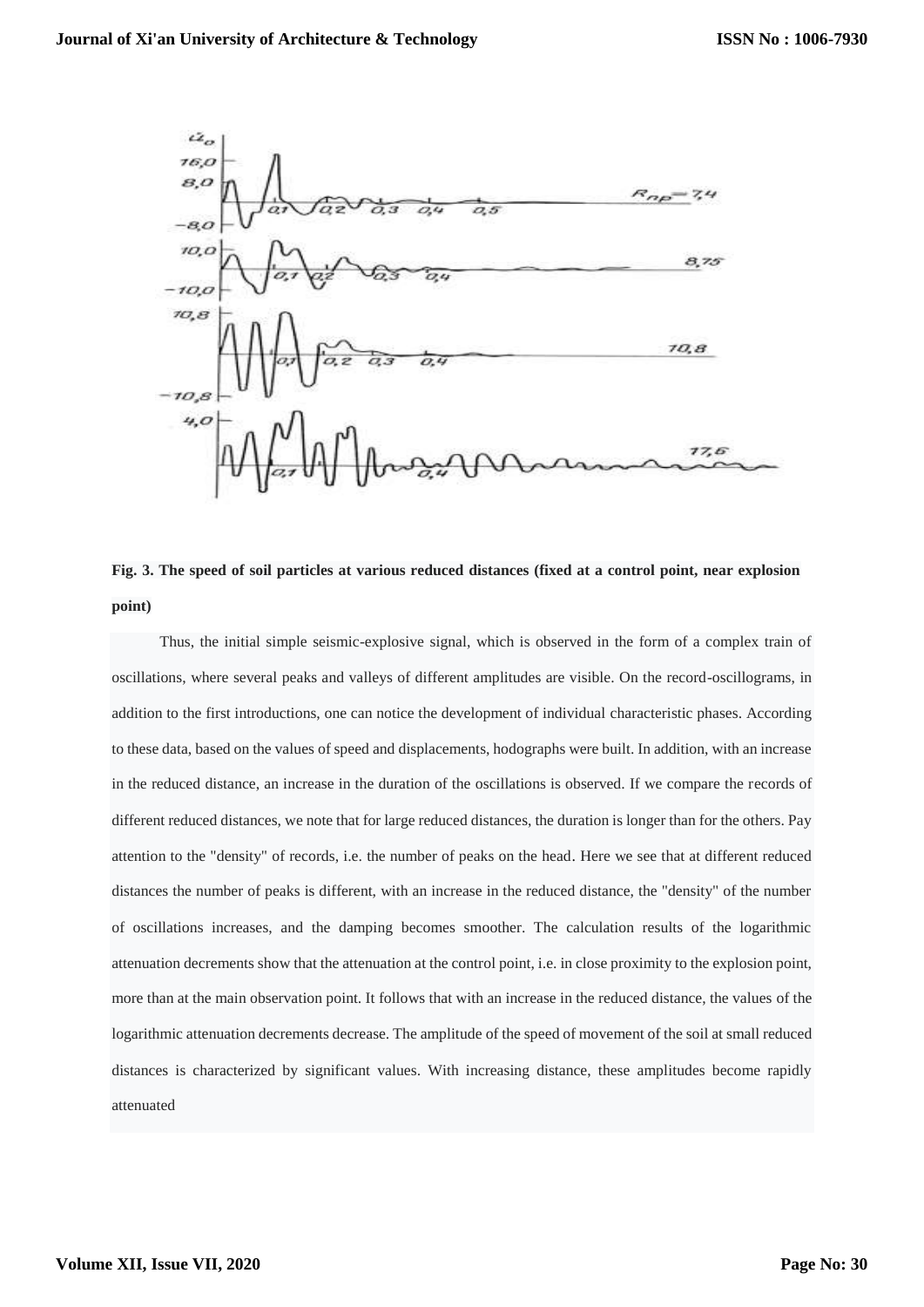

**Fig. 4. The speed of soil particles at various reduced distances (recorded at the main observation point)**

 An analysis of the displacement and velocity waveforms (Figs. 3 and 4) shows that the maximum values of the velocity in time do not agree with the maximum displacement of the same point of the soil, in all experiments the displacement reaches its maximum earlier than the velocity. In addition, the range of the head of the velocity is wider than the displacement of the soil at the same point, and the amplitude of the velocity is not always proportional to the maximum mixing in the soil. An analysis of the obtained experimental results showed that the rise time of normal stresses in the array to a maximum  $\tau_1$  little changes depending on the distance and weight of the explosive charge. Value  $\tau_{\mu}$  characterizing the duration of the load increases with the weight of the explosive charge BB [34.35]. Below (Fig. 5) are the experimentally obtained results of the time of the rise in speed to the maximum and the duration of the seismic explosive load.

These results (Fig. 3) were obtained for large-scale field underground explosions by experimental research and is used as an external load to solve the problems theoretically.

The location of the measuring site of the rock is represented by granite density 2590  $\kappa r/m^3$ , Young's modulus -5,74·10<sup>10</sup>, Poisson's ratio of -0.18. The results of measurements of annular stresses in the pipeline wall, versus time, at points 1-3 (Fig. 6), are presented in Fig.  $7 - 11$  [36,37].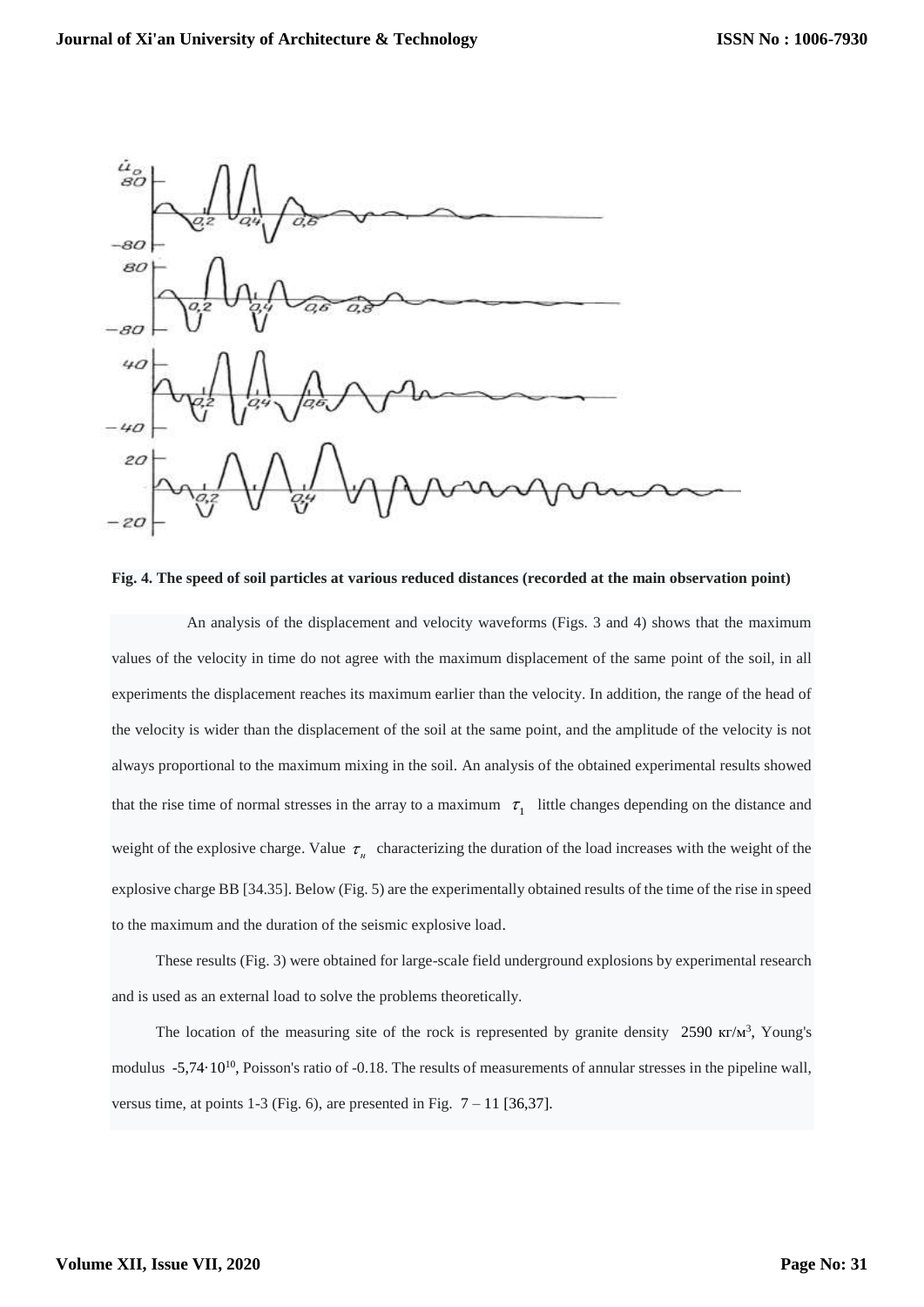

**Fig. 5. The dependence of the normal stresses in the array on time at boot**



Fig. 6. The design scheme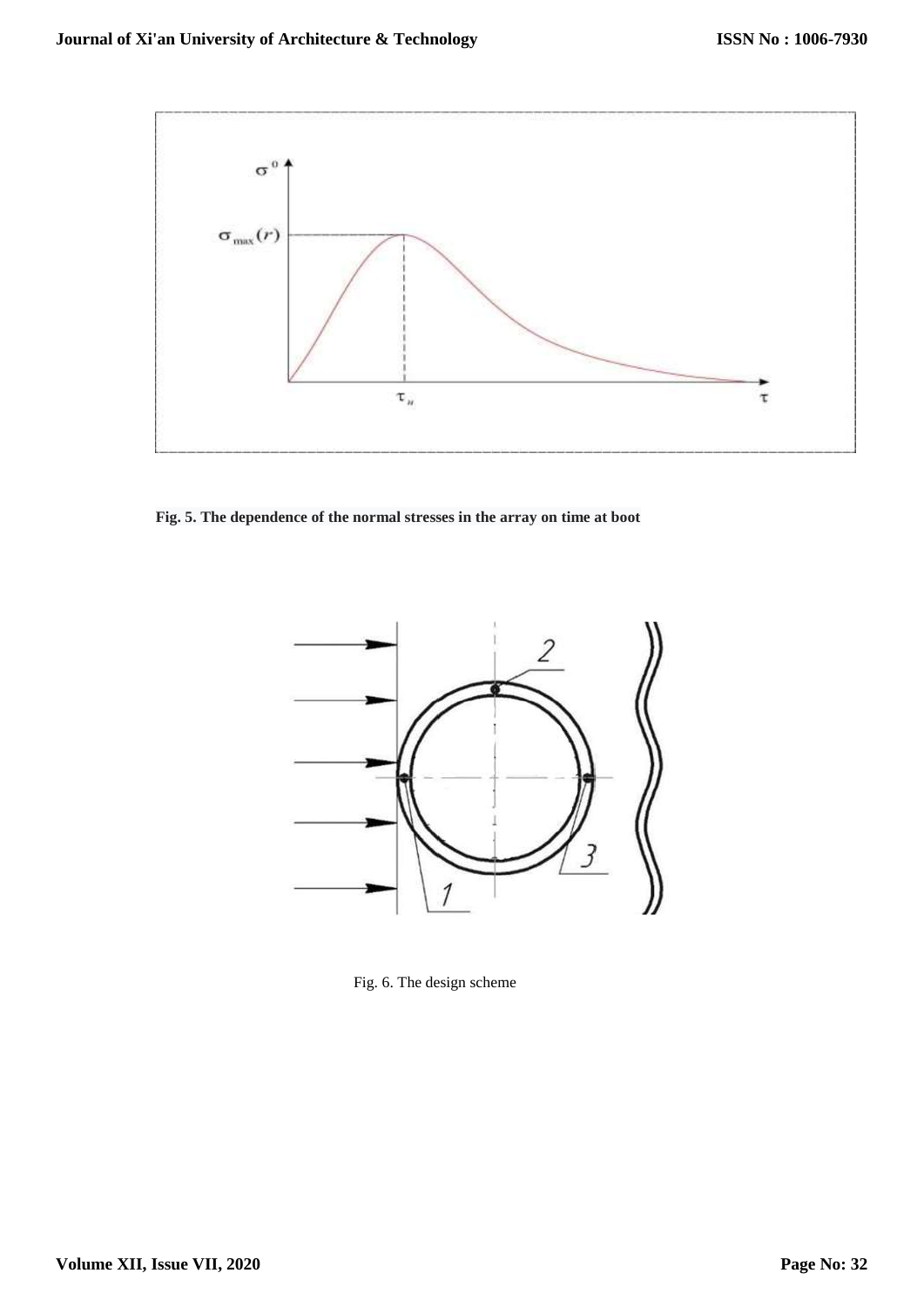

**Fig. 7. The dependence of ring stresses in the wall of the pipeline on time at point 1** 

The pipe is made of reinforced concrete and steel:  $E<sub>g</sub> = 6.67 \cdot 10<sup>4</sup>$  *MPa*,



 $v_g = 0.2$ ,  $\rho_g = 2280 kg / m^3$ .

Fig. 8. The dependence of ring stresses in the wall of the pipeline on time at point 2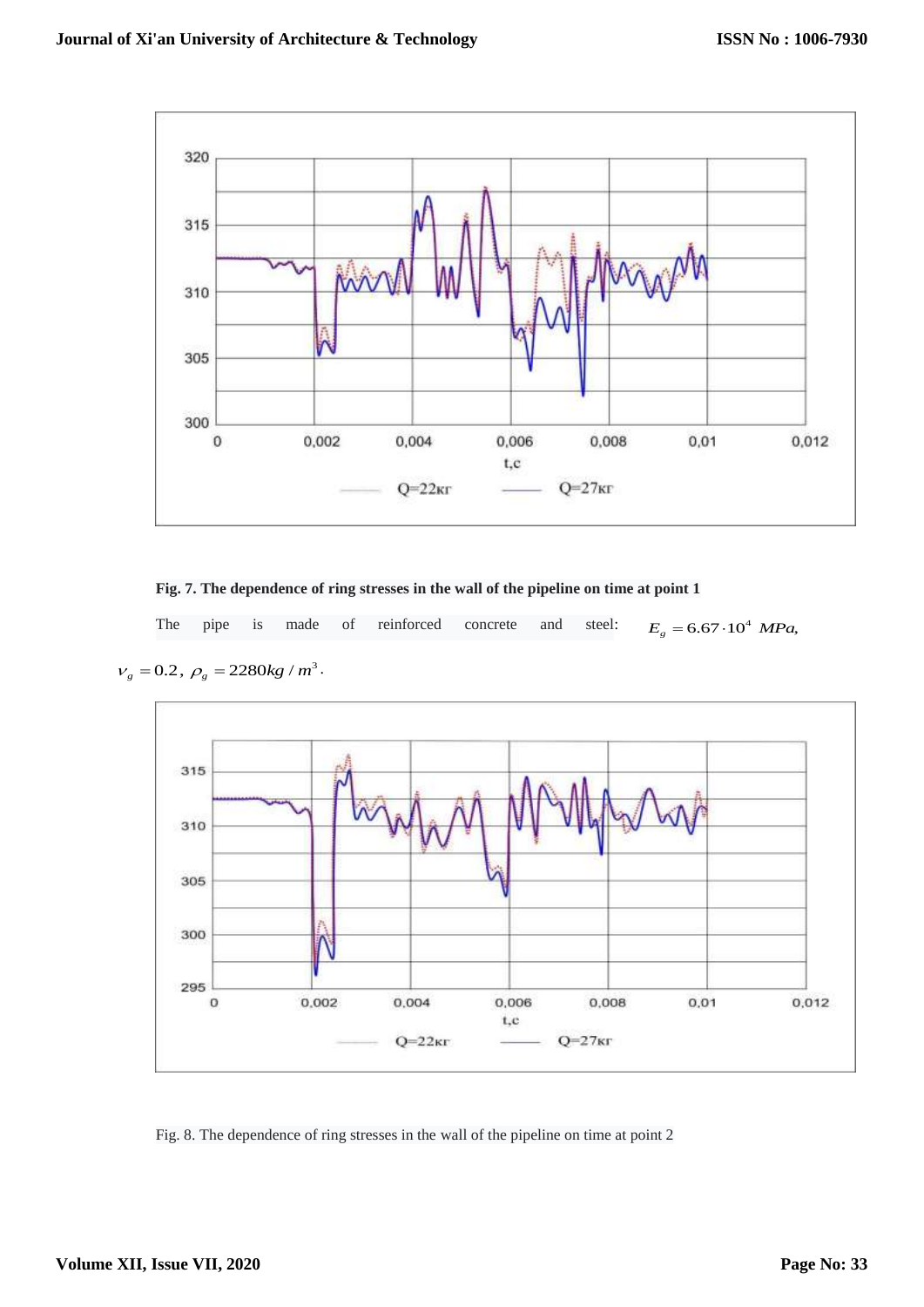

Fig. 9. The dependence of ring stresses in the wall of the pipeline on time at point 3.





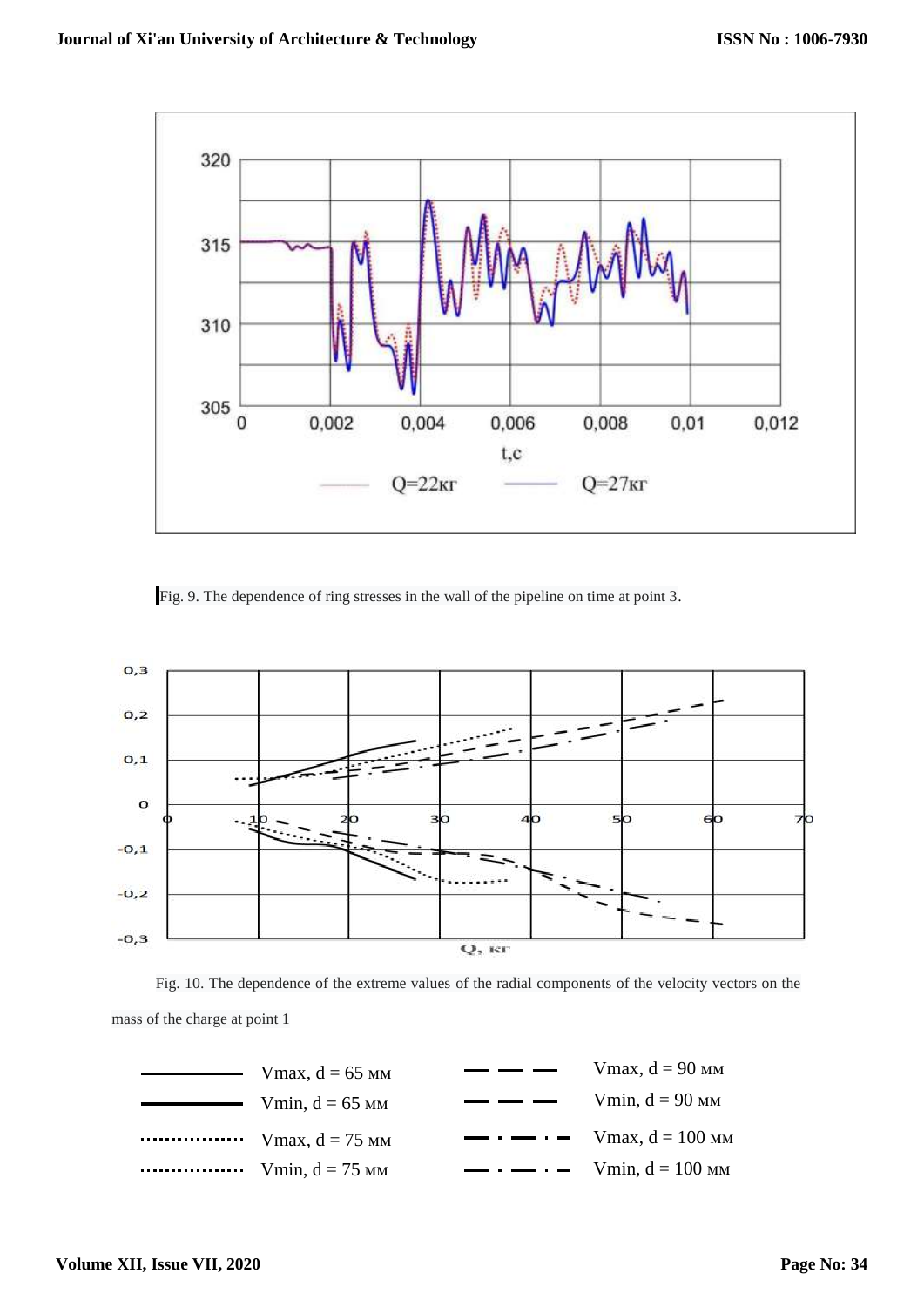

Fig. 11. The dependence of the resulting maximum stresses in the wall of the pipeline from the mass of the explosive charge BB

$$
d = 65 \text{ mm}
$$
\n
$$
d = 65 \text{ mm}
$$
\n
$$
d = 65 \text{ mm}
$$
\n
$$
d = 65 \text{ mm}
$$
\n
$$
d = 65 \text{ mm}
$$
\n
$$
d = 90 \text{ mm}
$$

 In experiment with charge diameters of 75 mm (Fig. 9 and 10), the maximum modulus of the radial components of the velocity vectors displacements take values of 0.17 m / s and 0.18 m / s at points 1 and 2, tangential components - 0.18 m / s and 0.14 m / s at points 2 and 3. Maximum stresses in the wall pipelines arise at point 1 (316 MPa) with a charge mass of 37.9 kg. The maximum values of the components of the displacement velocity vectors and the values maximum stresses from the second experiment are comparable with the results the first experiment and take equal values (the difference is 0.01 m / s).

 As a result of a series of numerical experiments with gradually increasing masses and diameters of charges it was found that stresses in the oil pipeline (oil pipeline diameter 1000 mm, wall thickness 14 mm, oil pressure 9 MPa) begin to approach the maximum level permissible stresses of 317 MPa (taking into account the safety factor 1.15 for pipeline) with a total mass of charges of 27 kg and well diameters of 64 mm, and also with a total mass of charges of 38 kg and diameters of 76 mm. The use of explosive charges with a diameter of 89 mm and 102 mm allows for the simultaneous explosion of explosive charges weighing up to 60 kg. An analysis of the relationship between stresses and velocities of the displacement of the wall of the pipeline shows that with an explosive charge mass of 27 kg and a diameter of 64 mm, the velocity of the displacement of the wall of the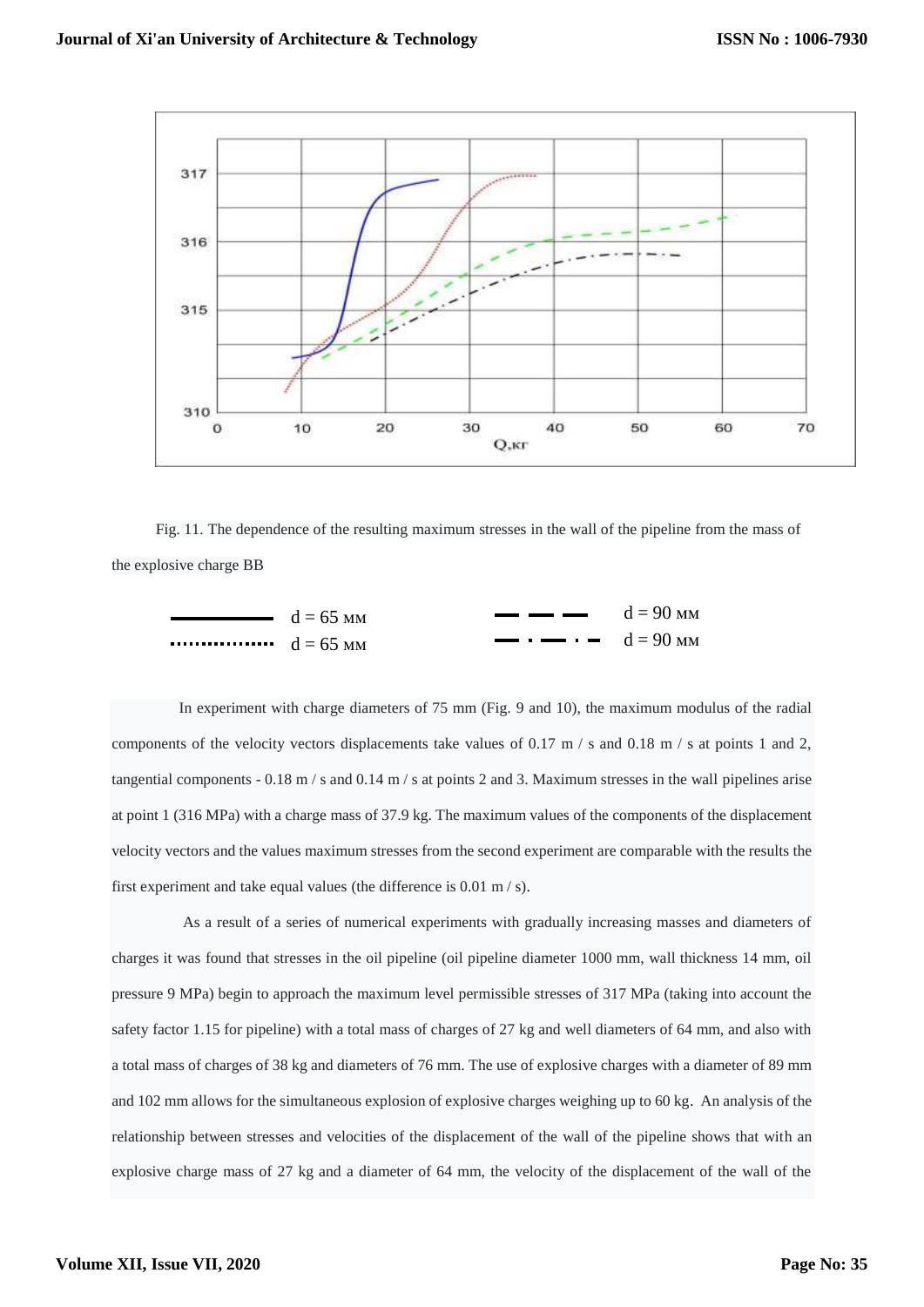pipeline is 0.15 m / s, and the stresses approach the maximum allowable. However, with an explosive charge mass of 50 kg and a diameter of 90 mm, the displacement rate of the pipeline wall reaches 0.3 m / s, and the stress values remain unchanged. Further, for comparative analysis, the results of numerical simulation of the effect of a seismic blast wave on an array (Fig. 11) with the same parameters of large-scale explosive experiments as with field measurements. The solid and broken lines represent the experimental results. The figure shows that the experimental and theoretical results differ with differences of 25-40%.

 It should be noted that at distances greater than 150 Rзар, the effect of the charge length on the amplitude of the stress wave ceases when the charge length is more than 50 Rзар [36]. That is, a further increase in the mass of the charge "in depth" will not change the amplitude of the stress wave, and accordingly the amplitude of the seismic wave at the point of measurement. In the process of numerical simulation it was found that an increase in the mass of the explosive charge occurs as a result of an increase in the number of simultaneously exploded charges in the deceleration stage. Comparing the results of measurements of the components of the soil displacement velocity vectors during field tests with the results of a numerical experiment, we note that three measurements were made with a charge mass of 8 kg, the results of which are in the range of 3-5 cm / s for both the radial and tangential components of the velocity vectors. These results are comparable with the results of a numerical experiment.

#### **4. Conclusions**

 The general kinematic and dynamic signs of seismic blast waves and the parameters of the process of interaction and movement of the soil medium, the establishment of which is possible on the basis of this research methodology, allow us to establish correlations between the process of interaction and movement of media during seismic explosive influences with the parameters of seismic blast waves. Experimental research methods are still the main scientific source of benign information about the seismic stress state of underground structures. Judging by the scientific periodicals, research teams have accumulated considerable experimental material. Currently, the urgent task of experimenters is to create publicly accessible databases based on its systematization and synthesis of materials.

#### **Reference**

1. Sadovsky M.A. (1920) Assessment of seismically hazardous zones during explosions. Transactions Seismological Institute of the Academy of Sciences of the USSR. 106: 6-16.

2. Sadovsky M.A., Kostyuchenko V.N.( 1974) About the seismic action of underground explosions. Reports of the USSR Academy of Sciences. 215, 5: 1097-1100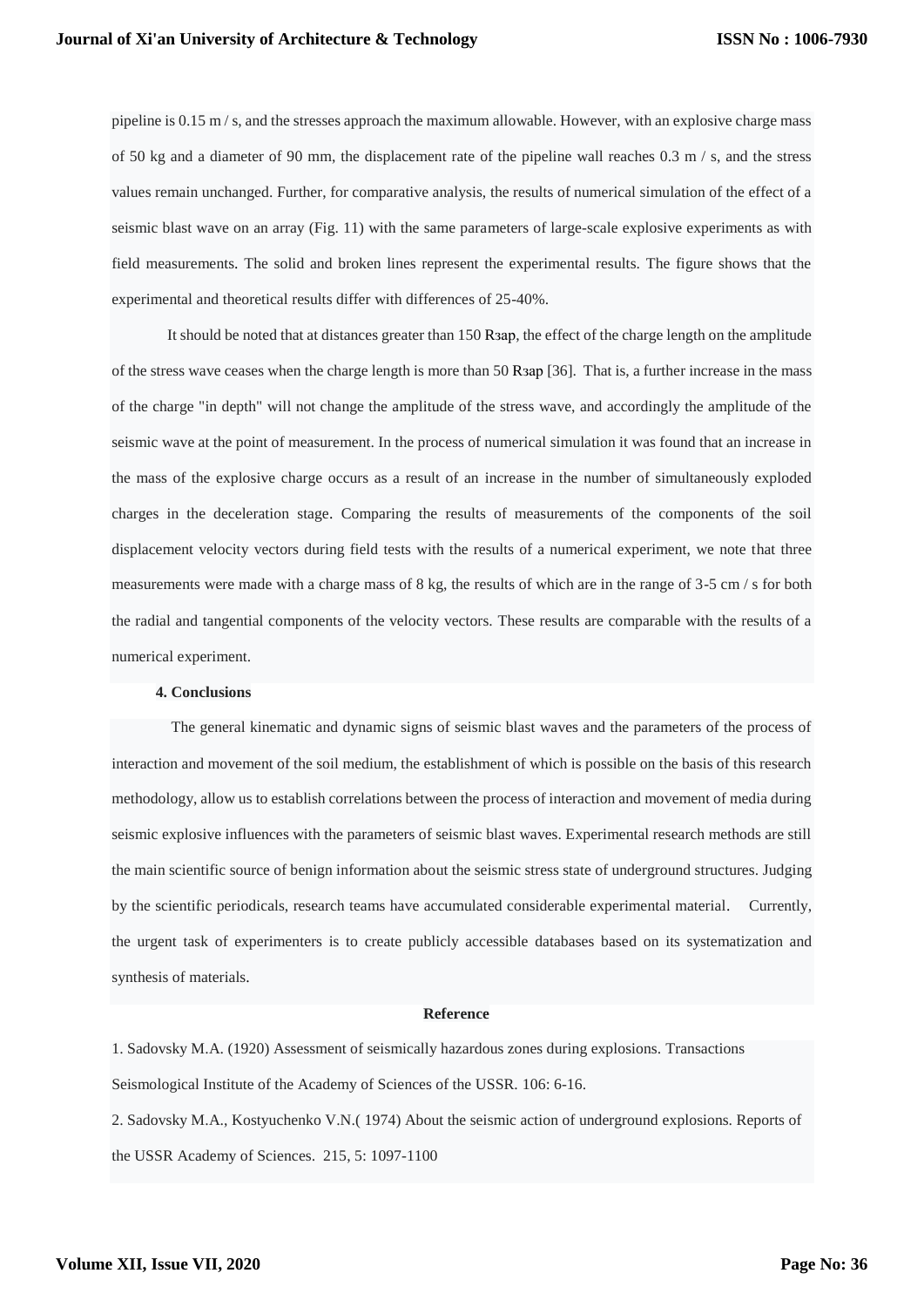- 3. Lyakhov G.M., Polyakova N.I. (1967) Waves in dense media and loads on facilities. Moscow, Nedra
- 4. Lyakhov G.M. (1974) Fundamentals of the dynamics of blast waves in soils and rocks. Moscow, Nedra
- 5. Adushkin V.V., Spivak A.A.( 1993) Geomechanics of large explosions. Moscow, Nedra
- 6. Rodionov V.N., Adushkin V.V., Kostyuchenko V.N., Nikolaevsky V.N., Romashov A.N., Tsvetkov V.M.
- (1971) The mechanical effect of an underground explosion. Moscow, Nedra
- 7. Kutuzov B.N. (2009) Blasting safety in mining and industry. Moscow, Mountain Book
- 8. Medvedev S.V. (1964) Seismic of mountain explosions. Moscow: Nedra

9. Equist B.V., Bragin P.A. (2009) Explosive seismic impact assessment Work on the Environment and Protected Objects: A Training Manual for universities. Moscow, MGGU

10. Gospodarikov A.P., Gorokhov H.L. (2011) Dynamic calculation of pipelines on seismic effects. Notes of the Mining Institute. 193: 318- 321

11. Kompaneyets A.S. (1956) Shock waves in a plastically compacted medium. Dokl. USSR Academy of Sciences.. 109, 1: 49-52

12. Zvolinsky N.V. (1954) Multiple Reflections of Elastic Waves in a Layer. Transactions Geophysis. Institute of Academy of Sciences of the USSR. 22: 26-49

- 13. Shemyakin E.I. (1968) Dynamic problems of the theory of elasticity and plasticity. Novosibirsk, NSU
- 14. Grigoryan S.S.( 1960) On the basic concepts of soil dynamics 24, 6: 1057-1072
- 15. Grigoryan S.S. (1967) Some questions of the mathematical theory of deformation and destruction of hard rocks. J Prikl Math and Mech 31 4: 634-649.
- 16.Ainbinder A.B. (1991) Calculation of trunk and field pipelines for strength and stability. Moscow, Nedra

17. Kamerstein A.G., Rozhdestvensky V.V., Ruchimsky M.N. (1963) Payment Piping Strength: A Reference Book. Moscow, Gostoptekhizdat

18. Borodavkin P.P. (2003) Soil mechanics. Moscow, Nedra-Business Center

19. Seleznev V.E., Aleshin V.V., Pryalov S.N. (2005) Fundamentals of Numerical Modeling trunk pipelines. Moscow, Dom Knigi

20. Safarov I.I.,. Teshayev M. Kh, Nuriddinov B. Z., Boltayev Z. I. (2017) Of Own and Forced Vibrations of Dissipative Inhomogeneous Mechanical Systems. Applied Mathematics,8: 1001-1015. http://www.scirp.org/journal/am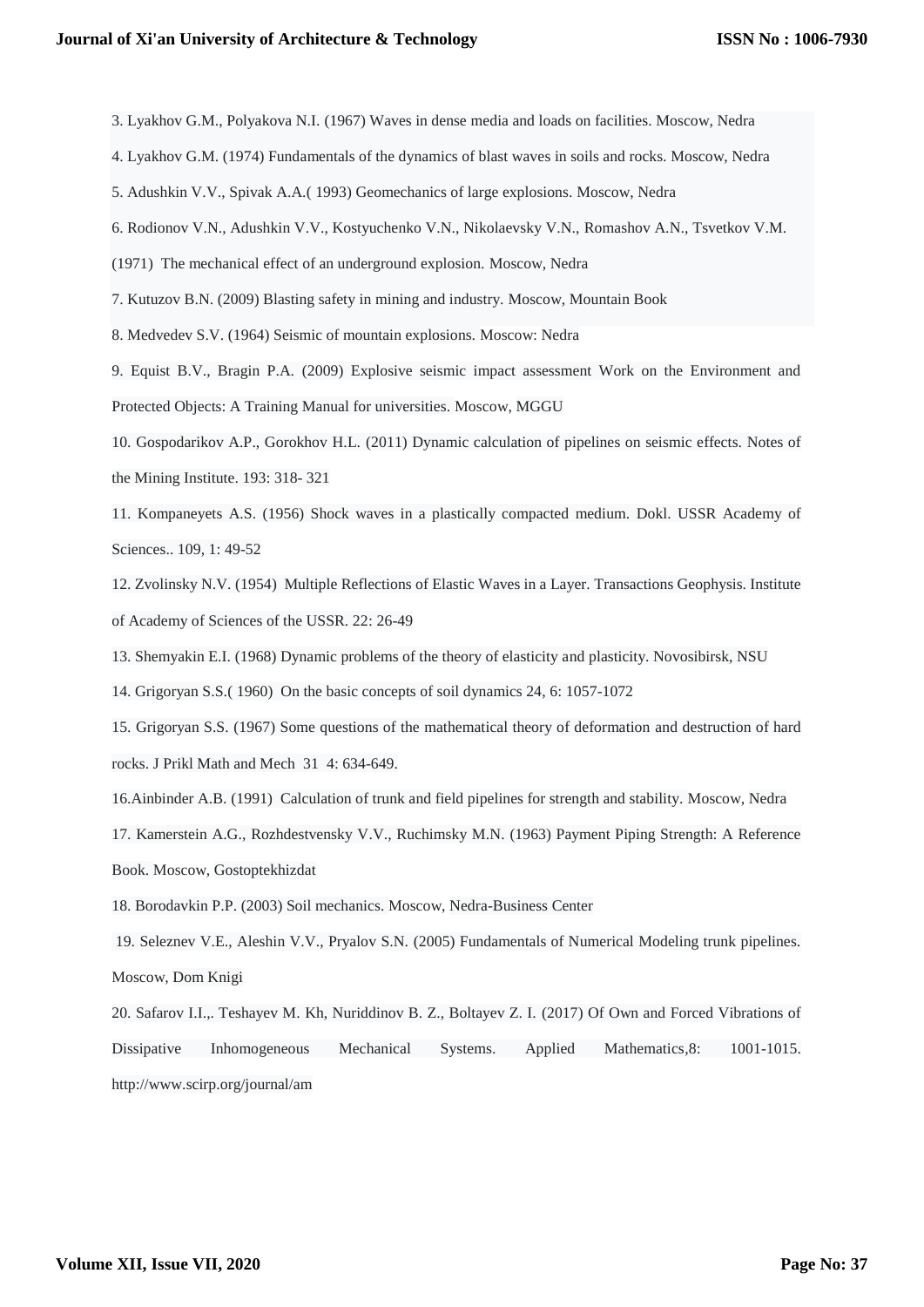21. Safarov, I.I., Akhmedov, M.Sh. and Boltaev, Z.I. (2015) Setting the Linear Oscillations of Structural Heterogeneity. Viscoelastic Lamellar Systems with Point Relations. Applied Mathematics. <https://doi.org/10.4236/am.2015.62022>

22. Mubarakov Y.N. (1987) Seismodynamics of underground structures such as shells.Tashkent, Fan

23. Mironov P.S. (1973) Explosions and seismic safety of structures. Moscow, Nedra

24. Pasechnik I.P. (1970) Characteristics of seismic waves in nuclear explosions and earthquakes. Moscow, Nauka

25. Kuzmina N.V., Romashov A.N., Rulev B.G., Kharin D.A. (1962) Seismic effect explosions for ejection in non-rocky cohesive soils. Transactions of Institute of Physics Earth Academy of Sciences of the USSR. 6: 3-72 26. Rulev B.G. (1964) Dynamic characteristics of seismic waves in underground explosions. In: Rulev B.G. Explosive business. Moscow, Nedra

27.Korchinsky I.L. (1971) Earthquake-resistant building construction. Moscow, Higher school

28. Mosinets V.N., Savelyev Yu.Ya. (1968) Features of the distribution of seismic waves in the field of mining. Izv. AS Kirg. SSR. 2: 8-12

29. Safonov L.V., Kuznetsov G.V. (1967) Seismic effect of borehole explosion charges. Moscow, Nauka

30. Mentyukov V.P., Silin V.S., Chekmarev V.P., Little Yu.A. (1972) Seismic explosion effect on underground

pipelines. J Construction pipelines. 6: 16-18

31. Broad G. (1975) Calculations explosive on a computer. Moscow, Mir

32. Godunov S.K., Zabrodin A.V., Prokopov G.P. (1961) Difference scheme for two-dimensional non-stationary problems of gas dynamics and calculation of the flow around the departed shock wave. ZhVM and MF. 1, 6: 1020-1050.

33.Safarov I.I., Boltaev Z.I., Akhmedov M.Sh. (2015) The effect of harmonic waves on cylindrical layers with a liquid. Structural mechanics and structural analysis. 1:.74-80.

34. Safarov I.I., Teshaev M.Kh., Boltaev Z.I. (2015) On the influence of the proximity of the source of dilatation waves on the dynamic stresses of a cylinder with a liquid. Bulletin of Perm University. Mathematics,

Mechanics, Computer science. Perm,. 4 (31):58-66

35.Safarov I.I., Umarov A.O., Esanov N.K. (2014) Fluctuations of buried cylindrical pipes isolated by soft soil. Materials of the X International Conference on Nonequilibrium Processes in Nozzles and Jets. Moscow, May 25-31,. pp.424-426.